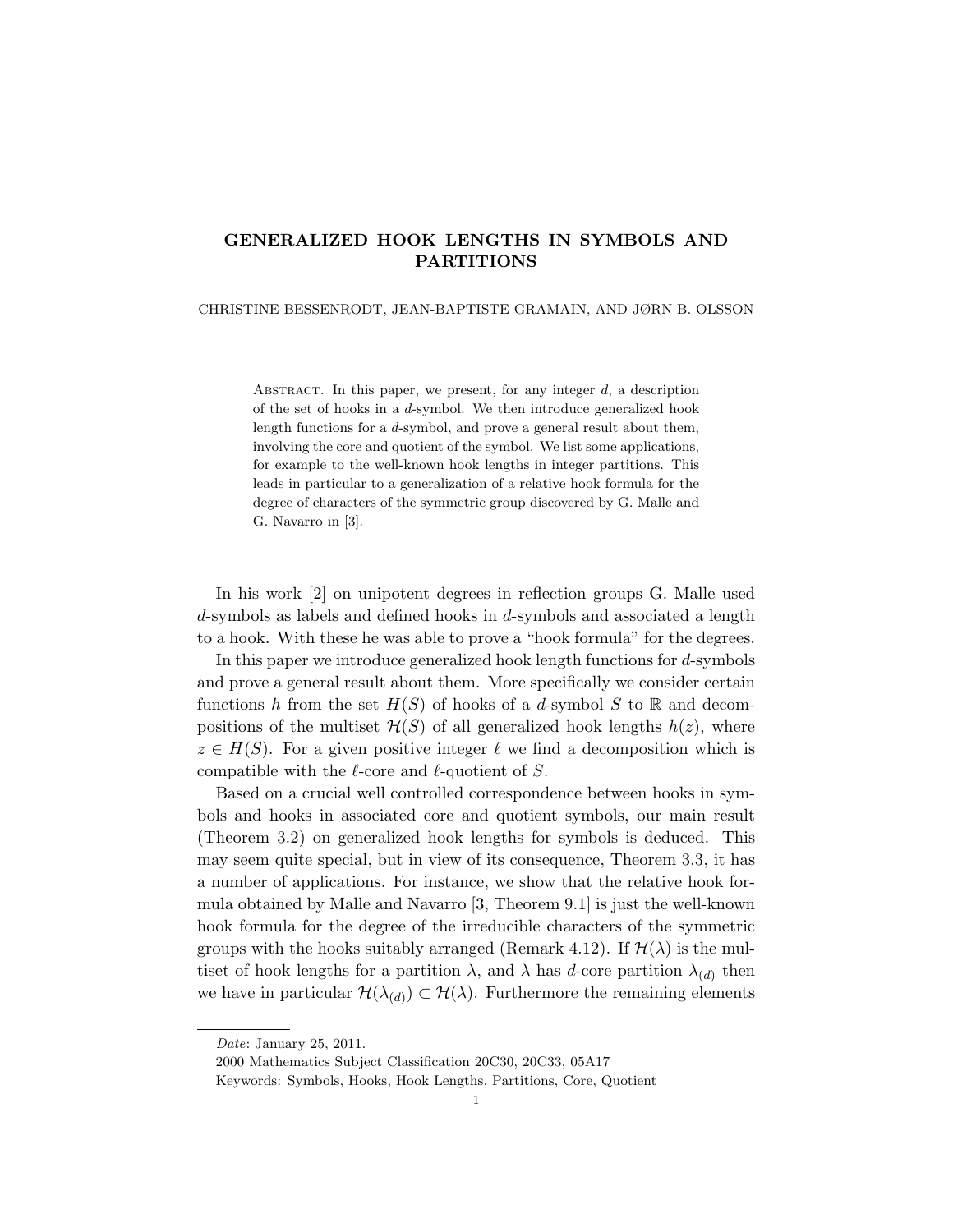#### 2 CHRISTINE BESSENRODT, JEAN-BAPTISTE GRAMAIN, AND JØRN B. OLSSON

of  $\mathcal{H}(\lambda)$  may be seen as *modified hook lengths* of a *d*-quotient partition for  $\lambda$ (Theorem 4.7).

Our paper is organized as follows. In section 1 we explain the relations between partitions,  $\beta$ -sets and d-symbols, their hooks and their corresponding cores and quotients. In section 2 we set up useful bijections between the set of hooks of a symbol and the set of hooks of its core and quotient. This is used in section 3 to prove our key result, Theorem 3.3. The theorem is then applied to partitions in section 4 and to symbols in section 5.

## 1. ON  $\beta$ -SETS AND  $d$ -SYMBOLS

A  $\beta$ -set X is a finite subset of  $\mathbb{N}_0$ . For  $s \in \mathbb{N}_0$  we put  $X^{+s} = (X +$ s) ∪ {0, 1, ..., s – 1}. Write  $X = \{a_1, a_2, \ldots, a_t\}$  where we always assume  $a_1 > a_2 > \cdots > a_t$ . Then we associate to the  $\beta$ -set X the partition  $p(X)$ having the non-zero numbers among  $a_i - (t - i)$ ,  $i = 1, ..., t$ , as parts. For example,  $p({5, 3, 0}) = (3, 2)$ . Note that  $p(X) = p(X^{+s})$  for all  $s \in \mathbb{N}_0$ .

Let  $d \in \mathbb{N}$ . We define a  $d$ -symbol  $S = (X_0, X_1, \ldots, X_{d-1})$  as a  $d$ -tuple of β-sets. In analogy with β-sets we define  $S^{+s} = (X_0^{+s}, X_1^{+s}, \ldots, X_{d-1}^{+s}).$ 

In [2], a *d*-symbol is an *equivalence class* of such *d*-tuples. The equivalence relation is generated by the following operations:

- cyclic permutation of the  $\beta$ -sets
- replacing S by  $S^{+1}$ .

The multiset of all hook lengths in  $S$ , as defined in [2], only depends on the equivalence class of S. The more general definition of hook lengths in symbols which we introduce in section 3 includes those of [2], but they are not independent of the cyclic permutations of the  $\beta$ -sets.

Let  $s \in \mathbb{N}$ . We set  $[s] = \{0, 1, \ldots, s - 1\}$ . For  $n \in \mathbb{N}_0$ , we define  $n_{[s]} \in [s]$ as the remainder of  $n$  after division by  $s$ .

**Definition 1.1.** Given  $d \in \mathbb{N}$  we associate to a  $\beta$ -set X a d-symbol

$$
s_d(X) = (X_0^{(d)}, X_1^{(d)}, \dots, X_{d-1}^{(d)})
$$

where for  $j \in [d]$ 

$$
X_j^{(d)} = \{ k \in \mathbb{N}_0 \mid j + kd \in X \} .
$$

Clearly, we have

**Lemma 1.2.** The map  $s_d$  is a bijection between the set of all  $\beta$ -sets and the set of all d-symbols.

**Definition 1.3.** To an arbitrary d-symbol S, we associate a partition  $p(S)$ , defined by

$$
p(S) = p(s_d^{-1}(S)).
$$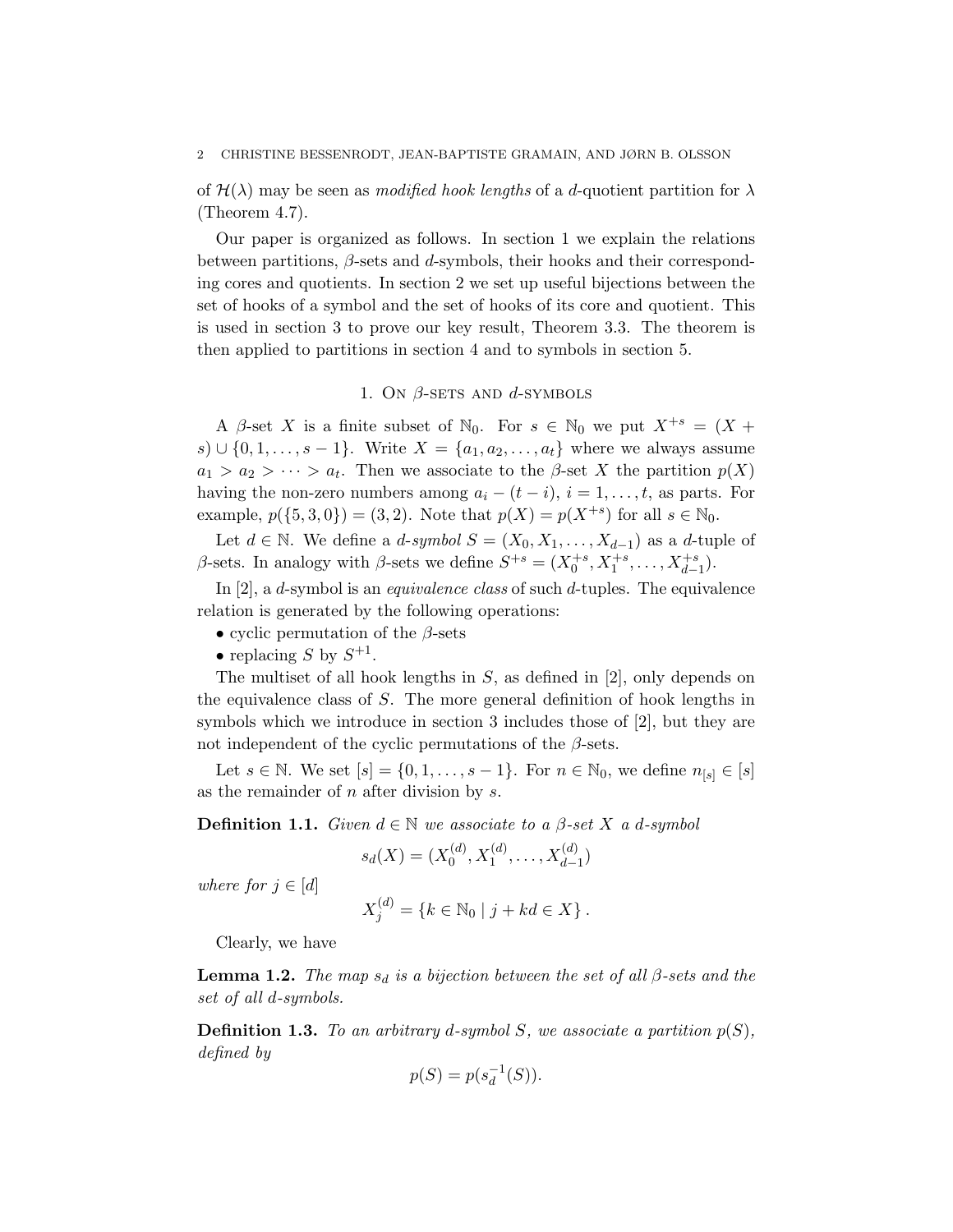**Definition 1.4.** (1) A hook in the  $\beta$ -set X is a pair  $(a, b)$  of nonnegative integers with  $a > b$  such that  $a \in X$  and  $b \notin X$ . The set of hooks in X is denoted  $H(X)$ . If  $a - b = \ell$  then  $(a, b)$  is called an  $\ell$ -hook in X.

(2) A hook in the d-symbol  $S = (X_0, X_1, \ldots, X_{d-1})$  is a quadruple  $(a, b, i, j)$ of nonnegative integers where  $a \geq b$ ,  $i, j \in [d]$ ,  $a \in X_i$ ,  $b \notin X_j$ , and in addition if  $a = b$  then  $i > j$ . If  $a = b$ , we call the hook short and otherwise long. The set of hooks in S is denoted by  $H(S)$ . If  $a - b = \ell$  and  $(i - j)_{[d]} = e$ ,  $e \in [d]$  then  $(a, b, i, j)$  is called an  $(\ell, e)$ -hook in S.

Note. (i) To avoid confusion we want to point out that since we will be dealing with generalized hook lengths below, an  $\ell$ -hook will not be the same as a hook of length  $\ell$ .

(ii) In [2] only long hooks are considered in symbols, since short hooks give only trivial contributions to the unipotent degrees. The inclusion of short hooks makes our later arguments much simpler, and the short hooks will then be dealt with separately whenever necessary.

**Lemma 1.5.** (1) There is a canonical bijection  $\mathfrak{h}_X$  between the set  $H(X)$ of hooks in a  $\beta$ -set X and the set  $H(p(X))$  of hooks in the partition  $p(X)$ . Thereby an  $\ell$ -hook in  $H(X)$  is mapped to an  $\ell$ -hook in the partition  $H(p(X))$ .

(2) There is a canonical bijection  $\mathfrak{h}_{X,d}$  between the set  $H(X)$  of hooks in a  $\beta$ -set X and the set  $H(S)$  of hooks in the associated d-symbol  $S = s_d(X)$ .

(3) There is a canonical bijection  $\natural_S$  between the set  $H(S)$  of hooks in a d-symbol S and the set  $H(p(S))$  of hooks in the partition  $p(S)$ .

**Proof.** Let  $X = \{a_1, a_2, \ldots, a_t\}$ . (1) If  $(a, b) \in H(X)$ ,  $a - b = \ell$  and  $a = a_i$ , then the partition  $p(X)$  has an  $\ell$ -hook in the *i*th row. The map  $\mathfrak{h}_X$  sending  $(a, b)$  to this hook is a bijection; this is well known, see [1, Section 2.7] or [4, section 1] for more details.

(2) The map  $\mathfrak{h}_{X,d}$  which maps  $(a,b) \in H(X)$  to  $(a',b',i,j) \in H(S)$  where  $a = a'd + i$ ,  $b = b'd + j$  with  $i, j \in [d]$ , is obviously a bijection between  $H(X)$ and  $H(S) = H(s_d(X)).$ 

(3) By Definition 1.3,  $p(S) = p(s_d^{-1})$  $_d^{-1}(S)$ ). Put  $\mathfrak{h}_S = \mathfrak{h}_X \circ \mathfrak{h}_{X,d}^{-1}$ , where  $X = s_d^{-1}$ d  $(S)$ .

**Definition 1.6.** (1) Let X be a  $\beta$ -set and  $z = (a, b) \in H(X)$ . If  $X' =$  $(X \setminus \{a\}) \cup \{b\}$  we say that X' is obtained by removing the hook z from X.

(2) Let  $S = (X_0, \ldots, X_{d-1})$  be a d-symbol and  $z = (a, b, i, j) \in H(S)$ . If  $i \neq j$ , we set  $X'_i = X_i \setminus \{a\}, X'_j = X_j \cup \{b\}$ , for  $i = j$  we set  $X'_i =$  $(X_i \setminus \{a\}) \cup \{b\}$ , and we set  $X'_k = X_k$  for all  $k \neq i, j$ . Then we say that  $S' = (X'_0, \ldots, X'_{d-1})$  is obtained by removing the hook z from S.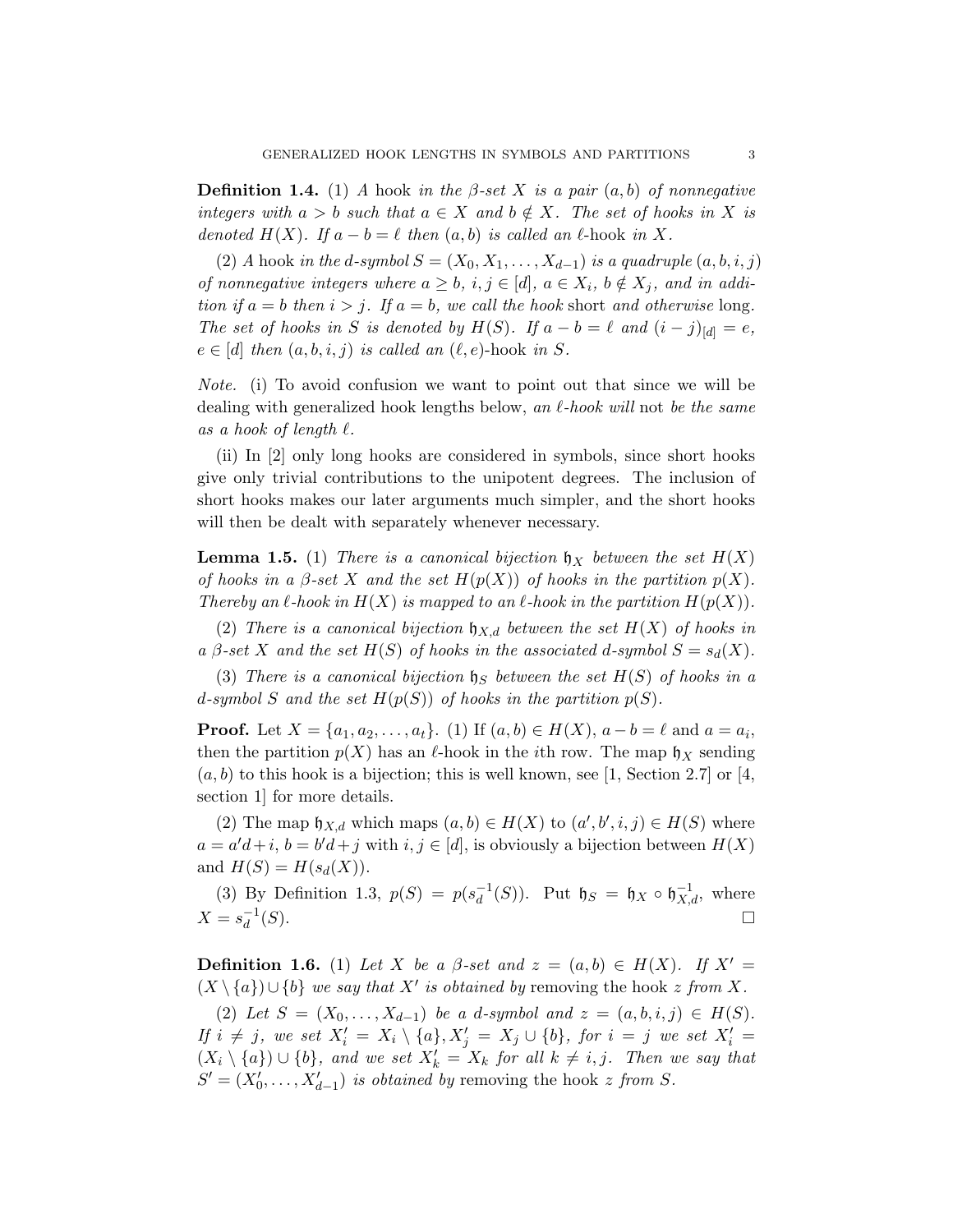**Remark 1.7.** If we keep removing  $\ell$ -hooks from a  $\beta$ -set X for a fixed  $\ell$ we eventually reach a  $\beta$ -set with no  $\ell$ -hooks left. This is the  $\ell$ -core of X, denoted  $C_{\ell}(X)$ . By an abacus argument this is well-defined [1, 2.7.16]. A similar statement is true for  $(\ell, e)$ -hooks in a symbol [2, 3.4]. We return to this in Section 5.

We call a d-symbol  $S = (X_0, \ldots, X_{d-1})$  balanced if  $|X_0| = |X_1| = \cdots$  $|X_{d-1}|$ , and if in addition there is an  $i \in [d]$  such that  $0 \notin X_i$ .

To a d-tuple  $(\kappa_0, \kappa_1, \ldots, \kappa_{d-1})$  of partitions we associate a balanced dsymbol as follows. If  $r$  is the maximal length (i.e., number of parts) of the partitions  $\kappa_i$ , we may choose a  $\beta$ -set  $Y_i$  of cardinality r for each partition  $\kappa_i$ . Then  $0 \notin Y_j$  whenever  $\kappa_j$  has length r because then  $Y_j$  is just the set of first column hook lengths of  $\kappa_i$ . Thus

$$
t_d(\kappa_0, \kappa_1, \ldots, \kappa_{d-1}) = (Y_0, Y_1, \ldots, Y_{d-1})
$$

is a well-defined balanced d-symbol for the d-tuple of partitions. On the other hand, if  $S = (X_0, \ldots, X_{d-1})$  is balanced, then  $t_d(p(X_0), \ldots, p(X_{d-1})) =$  $(X_0, \ldots, X_{d-1}).$ 

We have shown:

**Lemma 1.8.** There is a bijection  $t_d$  between the set of d-tuples of partitions and the set of balanced d-symbols.

**Definition 1.9.** (1) The balanced quotient  $Q(S)$  of an arbitrary d-symbol  $S = (X_0, X_1, \ldots, X_{d-1})$  is defined as the balanced d-symbol

 $Q(S) = t_d(p(X_0), p(X_1), \ldots, p(X_{d-1})).$ 

We call  $q(S) = p(Q(S))$  the quotient partition of S.

(2) The core  $C(S)$  of an arbitrary d-symbol  $S = (X_0, X_1, \ldots, X_{d-1})$  is defined as the d-symbol

$$
C(S) = ([x_0], [x_1], \ldots, [x_{d-1}]),
$$

where  $x_i = |X_i|$  for  $i \in [d]$ . We call  $c(S) = p(C(S))$  the core partition of S.

**Remark 1.10.** A remark on notation. The core  $C(S)$  of a d-symbol S is really its  $(1, 0)$ -core (see Remark 1.7) and we will consider  $Q(S)$  as the  $(1, 0)$ -quotient of S. This will be generalized in Section 5.

**Remark 1.11.** We may recover a d-symbol  $S = (X_0, X_1, \ldots, X_{d-1})$  from its balanced quotient  $Q(S) = (Y_0, Y_1, \ldots, Y_{d-1})$  together with its core  $C(S)$  $(Z_0, Z_1, \ldots, Z_{d-1})$ . Indeed, for  $i \in [d]$   $X_i$  must be the  $\beta$ -set of cardinality  $|Z_i|$  for the partition  $p(Y_i)$ .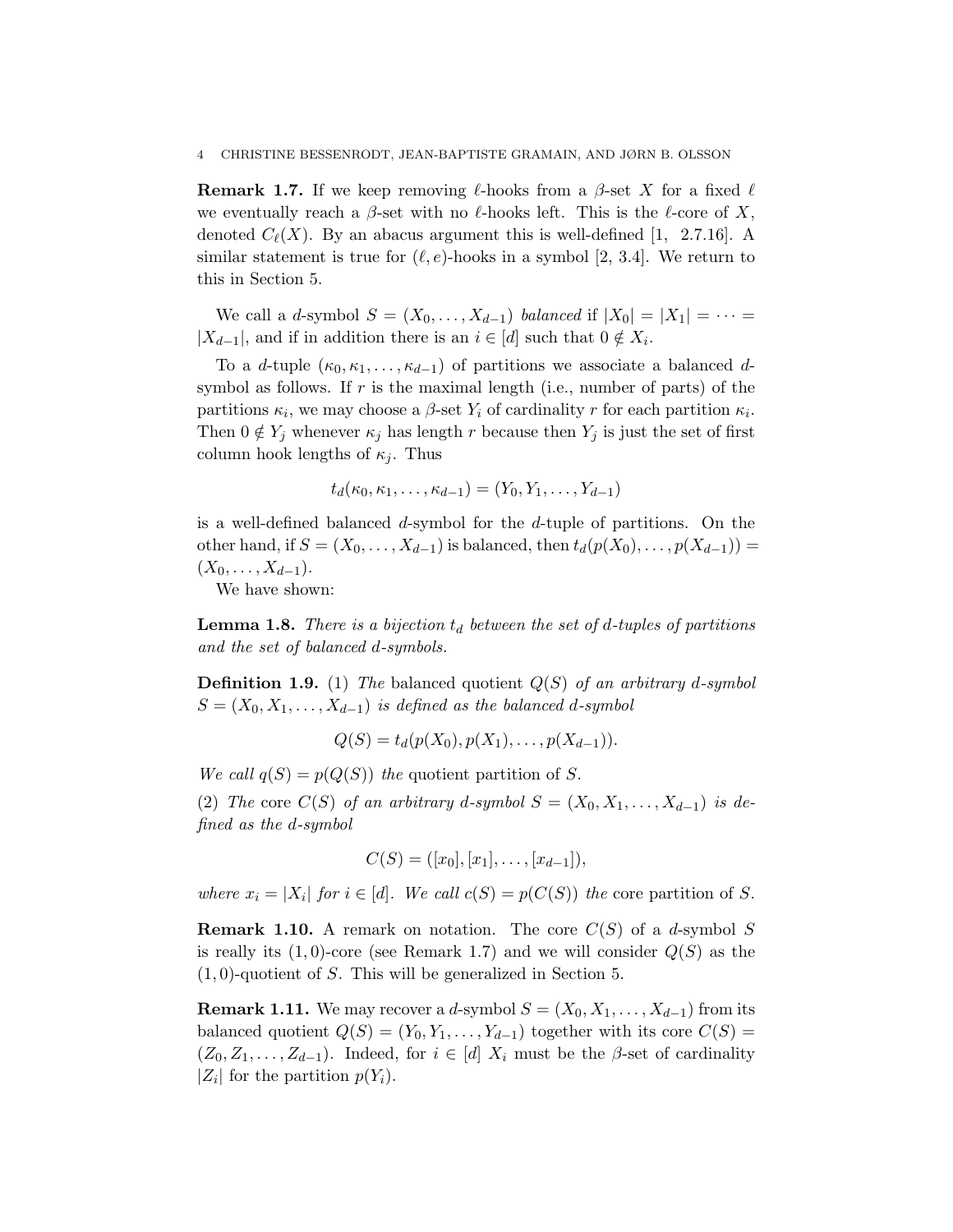**Definition 1.12.** Let X be a  $\beta$ -set. Then the d-quotient partition of X is defined as  $q_d(X) = q(s_d(X))$  and the d-core partition of X is defined as  $c_d(X) = c(s_d(X)).$ 

With notation as in Definition 1.1 we define the d-quotient of  $X$  as

$$
Q_d(X) = s_d^{-1}(t_d(p(X_0^{(d)}), p(X_1^{(d)}), \ldots, p(X_{d-1}^{(d)})))\ .
$$

**Remark 1.13.** If we put the elements of X on the d-abacus and if  $X_i^{(d)}$  $j^{(a)}$  is as in Definition 1.1 then the results of [1, Section 2.7] or [4, section 1] show the following

• The d-core partition  $c_d(X)$  of X is also the d-core  $\lambda_{(d)}$  of the partition  $\lambda = p(X)$  and thus it stays the same when we replace X by  $X^{+s}$ .

• We have  $c_d(X) = p(C_d(X))$ .

• The d-quotient partition  $q_d(X)$  of X must have an *empty d-core*. It may *change if we replace* X by  $X^{+1}$ . However X and  $X^{+d}$  have the same d-quotient partition.

- We have  $q_d(X) = p(Q_d(X))$  and  $s_d(Q_d(X)) = Q(s_d(X)).$
- If  $t \in [d]$  is chosen such that  $|X| + t$  is divisible by d then

$$
(p(X_t^{(d)}), p(X_{t+1}^{(d)}) \ldots, p(X_{t+d-1}^{(d)}))
$$

is the d-quotient of the partition  $p(X)$  [1, 2.7.29]. Here the subscripts are to be read modulo d.

**Lemma 1.14.** Let X be a  $\beta$ -set,  $d \in \mathbb{N}$ . Then

$$
|p(X)| = |q_d(X)| + |c_d(X)|.
$$

Proof. Using Remark 1.13 we get

$$
|p(X)| = d(|p(X_0^{(d)})| + |p(X_1^{(d)})| + \cdots + |p(X_{d-1}^{(d)})| + |c_d(X)|.
$$

If we apply this result to the d-quotient of  $X$ ,

$$
Q_d(X) = s_d^{-1}(t_d(p(X_0^{(d)}), p(X_1^{(d)}), \dots, p(X_{d-1}^{(d)}))),
$$

and the partition  $q_d(X) = p(Q_d(X))$  (which has an empty d-core) we get  $|q_d(X)| = |p(Q_d(X))| = d(|p(X_0^{(d)})|)$  $|p(X_1^{(d)})|+|p(X_1^{(d)})|$  $|1^{(d)}|$  + ... +  $|p(X_{d-1}^{(d)})|$  $\binom{a}{d-1}$ ). The result follows.  $\Box$ 

The following diagram illustrates the connection between a  $\beta$ -set X, its associated d-symbol  $S = s_d(X)$ , their cores and quotients and the associated partitions via the partition map p: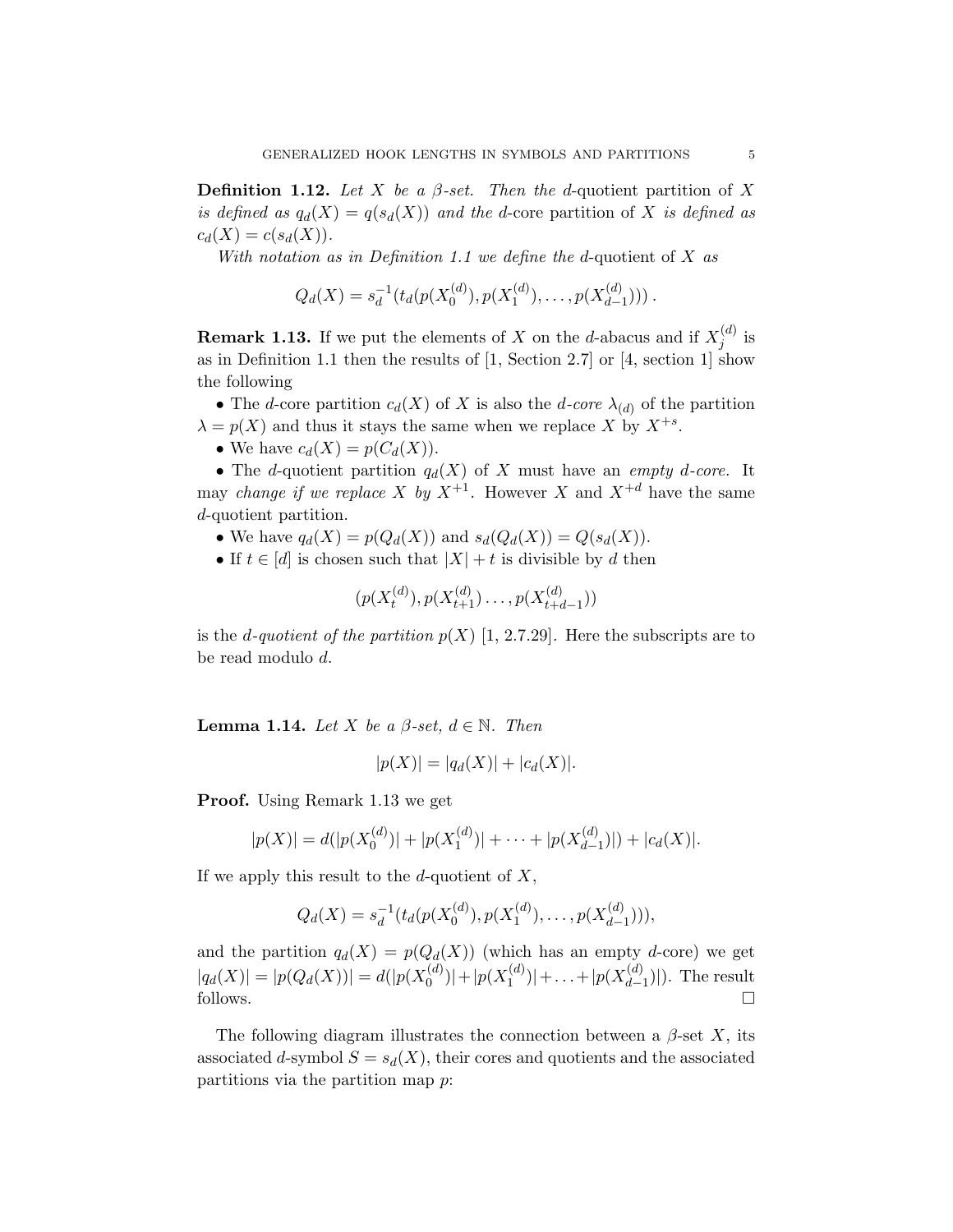$$
q_d(X) \xleftarrow{p} Q_d(X) \xrightarrow{s_d} Q(S) \xrightarrow{p} q(S) = q_d(X)
$$
  
\n
$$
q_{uot} \uparrow \qquad q_{uot} \uparrow \qquad q_{uot} \uparrow \qquad q_{uot} \uparrow
$$
  
\n
$$
p(X) \xleftarrow{p} X \xrightarrow{s_d} S \xrightarrow{p} p(S) = p(X)
$$
  
\n
$$
core \downarrow \qquad core \downarrow \qquad core \downarrow \qquad core \downarrow
$$
  
\n
$$
c_d(X) \xleftarrow{p} C_d(X) \xrightarrow{s_d} C(S) \xrightarrow{p} c(S) = c_d(X)
$$

Here is an example:

**Example 1.15.** Consider the  $\beta$ -set  $X = \{11, 8, 6, 2, 0\}$  for the partition  $p(X) = \lambda = (7, 5, 4, 1)$  of 17. Let  $d = 3$ . The 3-abacus representation for X is

| 0 | T  | 2  |
|---|----|----|
| 3 | 4  | 5  |
| 6 | 7  | 8  |
| 9 | 10 | 11 |

corresponding to  $S = s_3(X) = (\{2,0\}, \emptyset, \{3,2,0\})$  (giving the levels of the beads). We get the balanced quotient

$$
Q(S) = t_3((1), (0), (1, 1)) = (\{2, 0\}, \{1, 0\}, \{2, 1\}).
$$

Below on the left, we see its 3-abacus representation and on the right, the 3-abacus representation of the  $\beta$ -set corresponding to  $Q(S)$ 

| Q(S) | $0 \quad 0 \quad 0$ |  |          | $0 \quad 1 \quad 2$ |  |
|------|---------------------|--|----------|---------------------|--|
|      | $1 \t1 \t1$         |  | $Q_3(X)$ | $3\quad 4\quad 5$   |  |
|      | $2\quad 2\quad 2$   |  |          | $6\quad 7\quad 8$   |  |
|      | 3 3 3               |  |          | 9 10 11             |  |

That is,

$$
Q_3(X) = s_3^{-1}(Q(S)) = \{8, 6, 5, 4, 1, 0\},\
$$

giving the 3-quotient partition

$$
q_3(X) = (3, 2, 2, 2).
$$

The cardinalities of the  $\beta$ -sets in S give the core symbol

$$
C(S) = ((\{1,0\}, \emptyset, \{2,1,0\}).
$$

The corresponding  $\beta$ -set (and by construction also the 3-core of X) is

$$
C_3(X) = \{8, 5, 3, 2, 0\},\
$$

and thus the corresponding 3-core partition is

$$
c_3(X) = (4, 2, 1, 1).
$$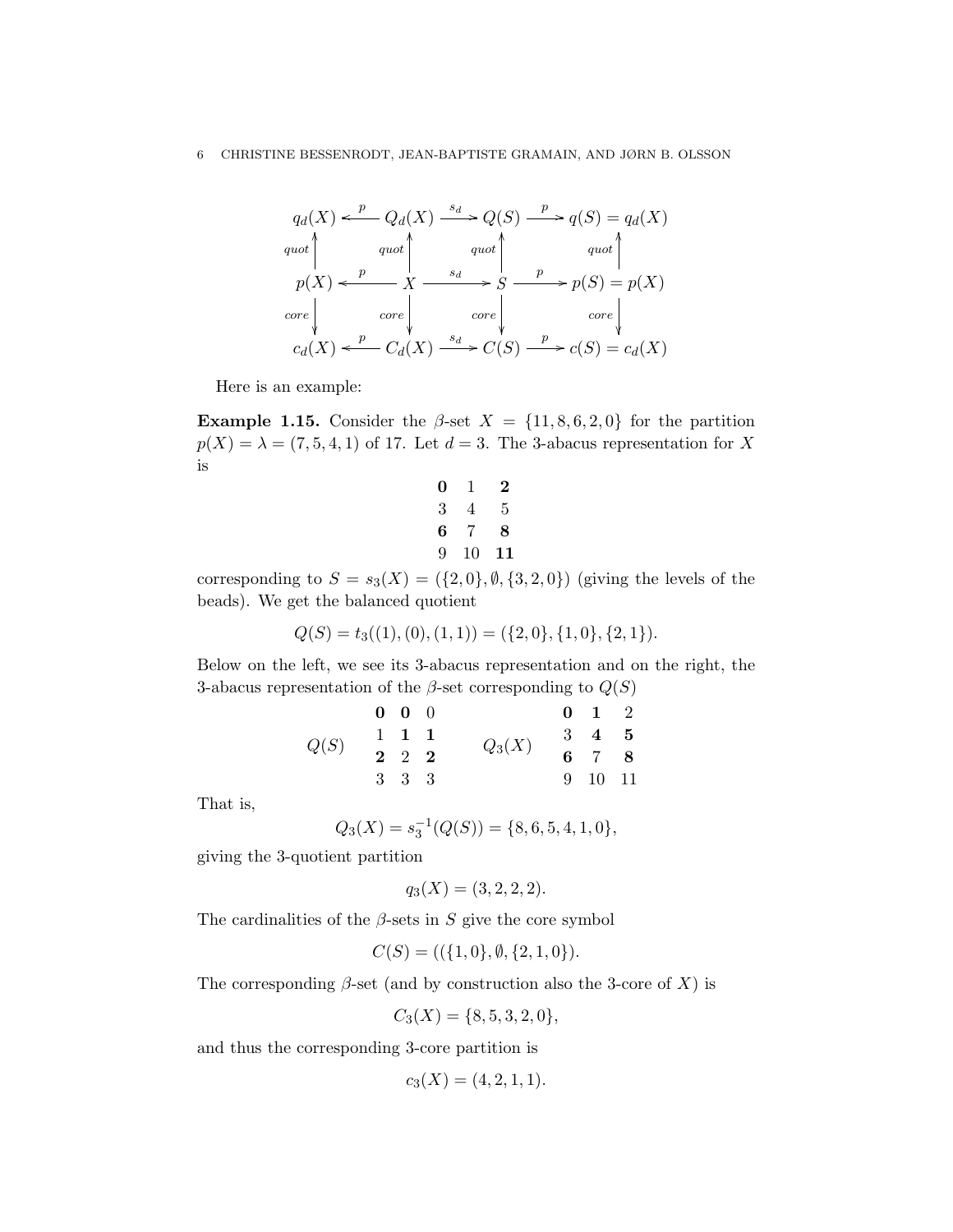Note that  $|q_3(X)| + |c_3(X)| = 9 + 8 = 17 = |p(X)|$ , illustrating the previous lemma.

**Lemma 1.16.** Let X be a  $\beta$ -set and  $S = s_d(X)$  be the associated d-symbol. We have:

(1) 
$$
|p(X)| = |H(p(X))| = |H(X)| = |H(S)|
$$
  
\n(2)  $|q_d(X)| = |H(q_d(X))| = |H(Q_d(X))| = |H(Q(S))|$   
\n(3)  $|c_d(X)| = |H(c_d(X))| = |H(C_d(X))| = |H(C(S))|$ 

and in addition

$$
(4) \quad |H(S)| = |H(Q(S))| + |H(C(S))|
$$

**Proof.** (1)-(3) are trivial using the bijections in Lemma 1.5 and then  $(4)$ follows from Lemma 1.14.

## 2. Correspondences between sets of hooks

In this section we fix the following notation. Let  $S = (X_0, X_1, \ldots, X_{d-1})$ be a d-symbol with balanced quotient symbol  $Q = Q(S) = (Y_0, Y_1, \ldots, Y_{d-1})$ and core symbol  $C = C(S) = (Z_0, Z_1, \ldots, Z_{d-1}).$ 

We would like to describe some well-behaved correspondences (called uni*versal bijections*) between the set  $H(S)$  and the union of the sets  $H(Q)$  and  $H(C)$  (see Lemma 1.16(4)).

We decompose the set of hooks  $H(S)$  into *disjoint* subsets according to the position of the hooks. For this, define

$$
H_{ij}(S) = \{(a, b, i, j) | (a, b, i, j) \in H(S)\}, H_i(S) = H_{ii}(S).
$$

Then we have

$$
H(S) = (\bigcup_{i \in [d]} H_i(S)) \cup (\bigcup_{i,j \in [d], i \neq j} H_{ij}(S)).
$$

Also, we set  $H_{\{ij\}}(S) = H_{ij}(S) \cup H_{ji}(S)$ .

We want to split  $H_{ij}(S)$  further according to the differences  $a-b$ , i.e., for  $\ell \geq 0$  we define

$$
H_{ij}^{\ell}(S) = \{(a, b, i, j) \in H_{ij}(S) \mid a - b = \ell\}, H_i^{\ell}(S) = H_{ii}^{\ell}(S).
$$

We have the following easy observation:

**Lemma 2.1.** Let  $i, j \in [d]$ . Then we have

$$
|H_{ij}^{\ell}(S)| = \begin{cases} |X_i| - |X_i \cap X_j^{+\ell}| & \text{if } \ell > 0, \text{ or } \ell = 0 \text{ and } i > j \\ 0 & \text{if } \ell = 0 \text{ and } i \le j \end{cases}.
$$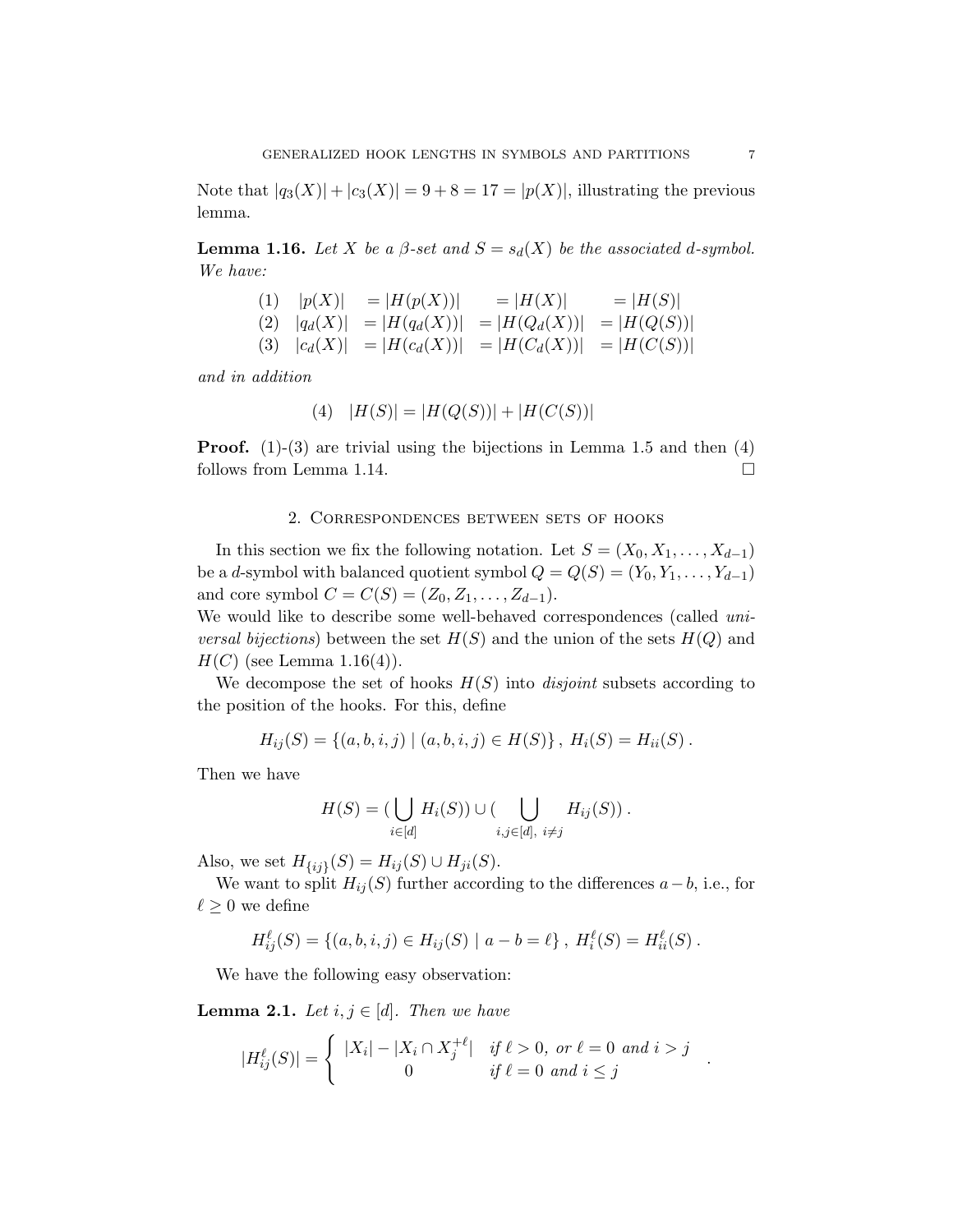#### 8 CHRISTINE BESSENRODT, JEAN-BAPTISTE GRAMAIN, AND JØRN B. OLSSON

Towards our key result, we proceed to describe a correspondence between the set  $H_{\{ij\}}(S)$  and the multiset union of the sets  $H_{\{ij\}}(Q)$  and  $H_{\{ij\}}(C)$ , for any given  $i, j$ .

Note that for each  $i \in [d]$  and each  $\ell \geq 0$  there is a bijection  $H_i^{\ell}(S) \to$  $H_i^{\ell}(Q)$  because  $p(X_i) = p(Y_i)$ , and  $H_i^{\ell}(C) = \emptyset$ .

Thus it suffices to consider the situation where  $i \neq j$ . We may assume that i and j are such that  $\Delta = |X_i| - |X_j| \geq 0$ .

For  $\Delta = 0$  we clearly have  $H_{\{ij\}}(S) = H_{\{ij\}}(Q)$  and  $H_{\{ij\}}(C) = \emptyset$ . So now we consider the case  $\Delta > 0$ . We may assume that  $X_i = Y_i, Y_j =$  $X_j^{+\Delta}$ ,  $Z_i = [\Delta]$  and  $Z_j = \emptyset$ .

Note that for  $1 \leq \ell \leq \Delta$ ,  $H_{ij}^{\ell}(C)$  has cardinality  $\Delta - \ell$ . Also  $H_{ij}^{0}(C)$  has cardinality 0 if  $i < j$  and cardinality  $\Delta$  if  $j < i$ . Clearly,  $H_{ij}^{\ell}(C) = \emptyset$  if  $\ell > \Delta$ , and  $H_{ji}^{\ell}(C) = \emptyset$ .

First, let  $\ell > \Delta$ . The conditions  $X_i = Y_i$ ,  $X_j^{+\Delta} = Y_j$  imply that we have bijections

$$
H_{ji}^{\ell-\Delta}(S) \to H_{ji}^{\ell}(Q), \ (a, b, j, i) \mapsto (a + \Delta, b, j, i)
$$

$$
H_{ij}^{\ell}(S) \to H_{ij}^{\ell-\Delta}(Q), \ (a, b, i, j) \mapsto (a, b + \Delta, i, j).
$$

Next we consider  $H_{ji}^{\ell}(Q)$  and  $H_{ij}^{\ell}(S)$  for  $0 < \ell < \Delta$ . By Lemma 2.1 we obtain

$$
|H_{ji}^{\ell}(Q)| = |X_j| + \Delta - |X_j^{+\Delta} \cap X_i^{+\ell}| = |X_j| + (\Delta - \ell) - |X_j^{+(\Delta - \ell)} \cap X_i|
$$

and then

$$
|H_{ij}^{\Delta-\ell}(S)| = |X_i| - |X_i \cap X_j^{+(\Delta-\ell)}| = |H_{ji}^{\ell}(Q)| + \ell.
$$

Replacing  $\ell$  by  $\Delta - \ell$  we have for  $0 < \ell < \Delta$ :

$$
|H_{ij}^{\ell}(S)| = |H_{ji}^{\Delta-\ell}(Q)| + |H_{ij}^{\ell}(C)|.
$$

It remains to consider the contributions of the sets  $H_{ij}^{\Delta}(S)$ ,  $H_{ij}^{0}(S)$ ,  $H_{ji}^{0}(S)$ towards  $H_{\{ij\}}(S)$ , and of  $H_{ji}^{\Delta}(Q)$ ,  $H_{ji}^{0}(Q)$ ,  $H_{ij}^{0}(Q)$  towards  $H_{\{ij\}}(Q)$ , and take the contribution from  $H_{ij}^0(C)$  into account. We use again Lemma 2.1 and keep in mind that  $X_j^{+\Delta} = Y_j$ . Thus we have

 $|H_{ij}^{\Delta}(S)| = |X_i| - |X_i \cap Y_j|, |H_{ji}^{\Delta}(Q)| = |Y_j| - |Y_j \cap Y_i^{+\Delta}| = |X_j| - |X_j \cap Y_i|.$ Furthermore, for  $i > j$  we have

$$
|H_{ij}^0(S)| = |X_i| - |X_i \cap X_j|, |H_{ji}^0(S)| = 0,
$$
  

$$
|H_{ji}^0(Q)| = 0, |H_{ij}^0(Q)| = |Y_i| - |Y_i \cap Y_j|, |H_{ij}^0(C)| = \Delta,
$$

and for  $i < j$  we have

$$
|H_{ij}^{0}(S)| = 0, |H_{ji}^{0}(S)| = |X_j| - |X_j \cap X_i|,
$$
  

$$
|H_{ji}^{0}(Q)| = |Y_j| - |Y_j \cap Y_i|, |H_{ij}^{0}(Q)| = 0, |H_{ij}^{0}(C)| = 0.
$$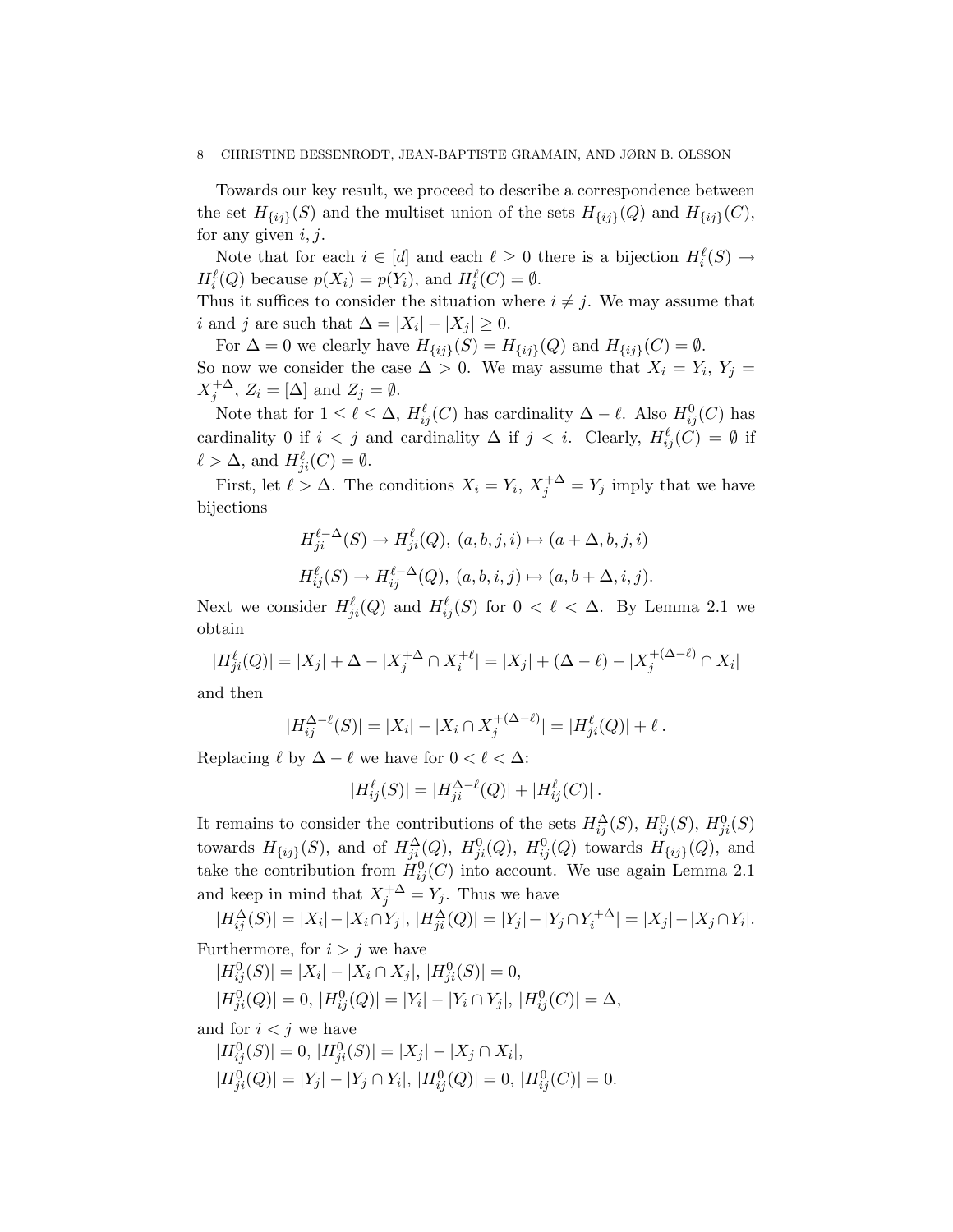Let  $k = \max(i, j)$ ; using that  $X_i = Y_i$  and  $|Y_j| = |Y_i| = |X_j| + \Delta$ , we see that in both cases the terms add up:

$$
|H_{ij}^{\Delta}(S)| + |H_{\{ij\}}^0(S)| = |X_i| - |X_i \cap Y_j| + |X_k| - |X_i \cap X_j|
$$
  
=  $|X_j| - |Y_i \cap X_j| + |X_k| + \Delta - |Y_i \cap Y_j|$   
=  $|H_{ji}^{\Delta}(Q)| + |H_{\{ij\}}^0(Q)| + |H_{ij}^0(C)|.$ 

We have shown the following key result:

**Proposition 2.2.** Let  $S = (X_0, \ldots, X_{d-1})$  be a d-symbol with balanced quotient symbol  $Q(S) = Q$  and core symbol  $C(S) = C$ . Let  $i \neq j \in [d]$ , and set  $\Delta = |X_i| - |X_j|.$ 

- When  $\Delta > 0$ , we have the following equalities:
	- For all  $\ell > \Delta$ :  $|H_{ij}^{\ell}(S)| = |H_{ij}^{\ell-\Delta}(Q)|$ .
	- For all  $\ell > \Delta$ :  $|H_{ji}^{\ell-\Delta}(S)| = |H_{ji}^{\ell}(Q)|$ .
	- For all  $0 < \ell < \Delta$ :  $|H_{ij}^{\ell}(S)| = |H_{ji}^{\Delta-\ell}(Q)| + |H_{ij}^{\ell}(C)|$ .

• For 
$$
\ell = \Delta
$$
:  $|H_{ij}^{\Delta}(S)| = \begin{cases} |H_{ij}^{0}(Q)| = |H_{\{ij\}}^{0}(Q)| & \text{if } i > j \\ |H_{ji}^{0}(Q)| = |H_{\{ij\}}^{0}(Q)| & \text{if } i < j \end{cases}$ .

• For 
$$
\ell = 0
$$
:  $|H_{ji}^{\Delta}(Q)| + |H_{ij}^{0}(C)| = \begin{cases} |H_{ij}^{0}(S)| = |H_{\{ij\}}^{0}(S)| & \text{if } i > j \\ |H_{ji}^{0}(S)| = |H_{\{ij\}}^{0}(S)| & \text{if } i < j \end{cases}$ .

• 
$$
|H_{ij}^{\Delta}(S)| + |H_{\{ij\}}^0(S)| = |H_{ji}^{\Delta}(Q)| + |H_{\{ij\}}^0(Q)| + |H_{ij}^0(C)|.
$$

When  $\Delta = 0$ , we have

• 
$$
|H_{ij}^{\ell}(S)| = |H_{ij}^{\ell}(Q)|
$$
,  $H_{ij}^{\ell}(C) = \emptyset$ , for all  $\ell \ge 0$ .

Using all the correspondences behind the equalities established so far we find bijective correspondences (between multisets)

$$
H_{\{ij\}}(S) \to H_{\{ij\}}(Q) \cup H_{\{ij\}}(C)
$$

for all  $i, j \in [d]$ , and we may glue these together to set up a *universal bijection* 

$$
\omega_S: H(S) \to H(Q) \cup H(C) .
$$

**Remark 2.3.** Let us specify the properties of a universal bijection  $\omega_S$  very explicitly. Let  $i \neq j \in [d]$  be chosen such that  $\Delta = |X_i| - |X_j| \geq 0$ . (i) For positive  $\ell$  we have:

- (1) For all  $\ell > \Delta \geq 0$ :  $\omega_S(H_{ij}^{\ell}(S)) = H_{ij}^{\ell-\Delta}(Q)$ . (2) For all  $\ell > \Delta \geq 0$ :  $\omega_S(H_{ji}^{\ell-\Delta}(S)) = H_{ji}^{\ell}(Q)$ .
- (3) For  $\ell = \Delta > 0$ :  $\omega_S(H_{ij}^{\Delta}(S)) = \begin{cases} H_{ij}^0(Q) & \text{if } i > j \\ H_{ij}^0(Q) & \text{if } i > j \end{cases}$  $H_{ji}^{\tilde{0}}(Q)$  if  $i < j$

(4) For all 
$$
0 < \ell < \Delta
$$
:  $\omega_S(H_{ij}^{\ell}(S)) = H_{ji}^{\Delta-\ell}(Q) \cup H_{ij}^{\ell}(C)$ .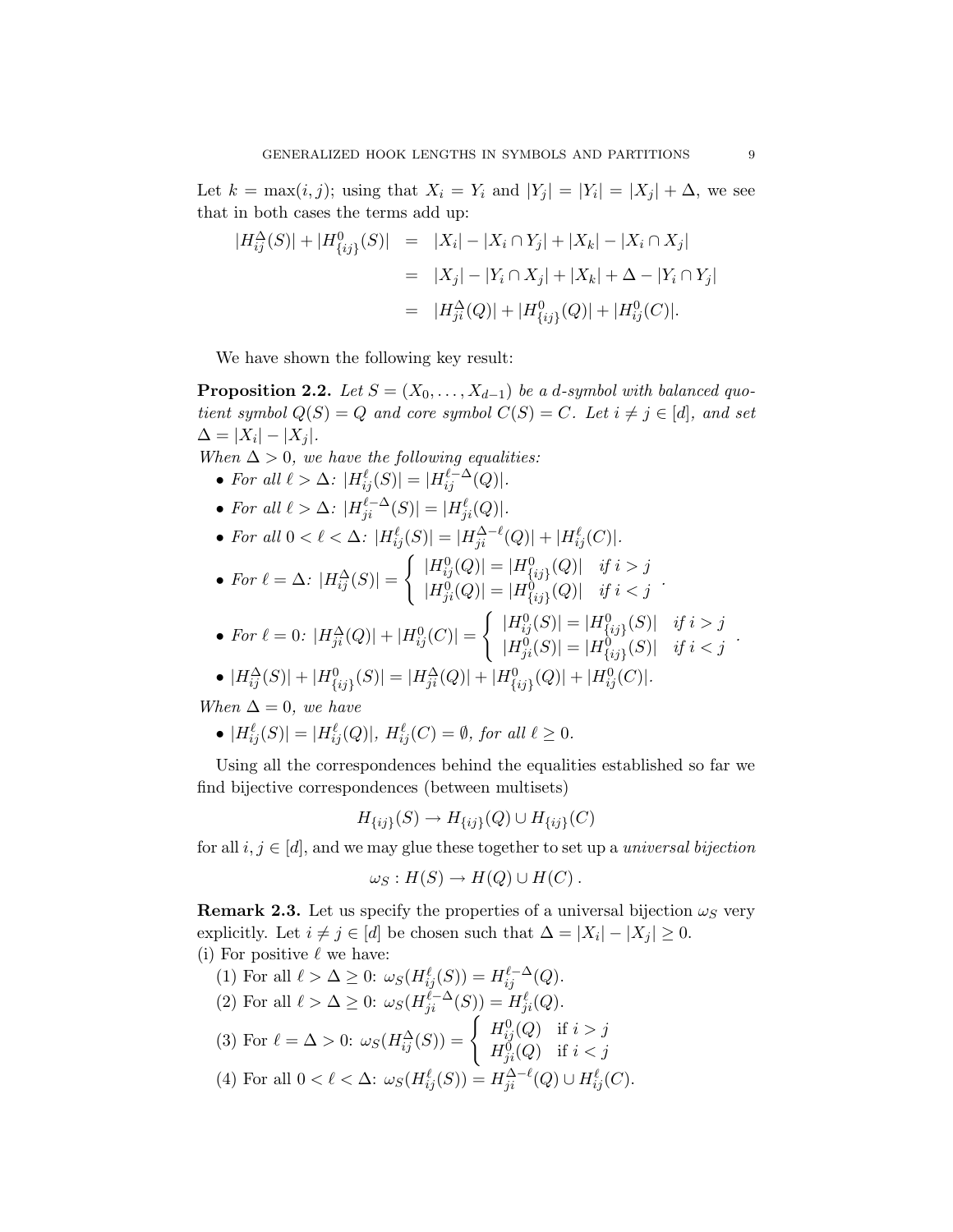(5) For all  $\ell: \omega_S(H_i^{\ell}(S)) = H_i^{\ell}(Q)$ .

(ii) For 
$$
\ell = 0
$$
, we have the following.  
\nFor  $\Delta > 0$ :  
\n(1)  $H_{ji}^{\Delta}(Q) \cup H_{ij}^{0}(C) = \begin{cases} \omega_S(H_{ij}^{0}(S)) = \omega_S(H_{\{ij\}}^{0}(S)) & \text{if } i > j \\ \omega_S(H_{ji}^{0}(S)) = \omega_S(H_{\{ij\}}^{0}(S)) & \text{if } i < j \end{cases}$   
\n(2)  $\omega_S(H_i^{0}(S)) = H_i^{0}(Q)$ .  
\nFor  $\Delta = 0$ :  
\n(3)  $\omega_S(H_{ij}^{0}(S)) = H_{ij}^{0}(Q)$ .

Of course such a universal bijection is by no means unique and apparently cannot be made "canonical". The important fact for this bijection is the relation between the  $\ell$ 's in corresponding hooks.

## 3. Generalized hook length functions

We now want to associate lengths to the hooks in  $H(S)$ , where S is a d-symbol. We define our (generalized) hook length function on the set

$$
H = \{(a, b, i, j) \in \mathbb{N}_0^2 \times [d]^2 \mid a \ge b \text{ and } i > j \text{ if } a = b\}.
$$

In general the lengths may be arbitrary real numbers, i.e., we have a (generalized) hook length function  $h : H \to \mathbb{R}$ . However, we only want to consider functions h such that

the value  $h(a, b, i, j)$  depends only on  $\ell = a - b$ , i and j. This guarantees that the multiset  $\mathcal{H}(S)$  of all  $h(z), z \in H(S)$ , coincides with  $\mathcal{H}(S^{+s})$  for all  $s \in \mathbb{N}_0$ . Indeed,  $(a, b, i, j) \in H(S)$  if and only if  $(a + s, b + j)$  $(s, i, j) \in H(S^{+s})$ , and the *h*-value for these hooks will be the same. We set

$$
H_{ij} = \{(a, b, i, j) | (a, b, i, j) \in H\}, H_{ij}^{\ell} = \{(a, b, i, j) \in H_{ij} | a - b = \ell\}
$$

and then the hook length functions  $h$  that we will consider will be constant on  $H_{ij}^{\ell}$ .

We now describe some hook length functions of interest for d-symbols. For a  $(d+1)$ -tuple  $\delta = (c_0, c_1, \ldots, c_{d-1}; k)$  of real numbers, with  $k \geq 0$ , we define the  $\delta$ -length of  $(a, b, i, j) \in H$  as

$$
h^{\delta}(a, b, i, j) = k(a - b) + c_i - c_j.
$$

We call  $\delta$  a *d-hook data tuple*. For any *d*-symbol S, we let  $\mathcal{H}^{\delta}(S)$  be the multiset of all  $h^{\delta}(a, b, i, j), (a, b, i, j) \in H(S)$ , and  $\mathcal{H}_{ij}^{\delta}(S)$  be the multiset of all  $h^{\delta}(a, b, i, j), (a, b, i, j) \in H_{ij}(S)$ .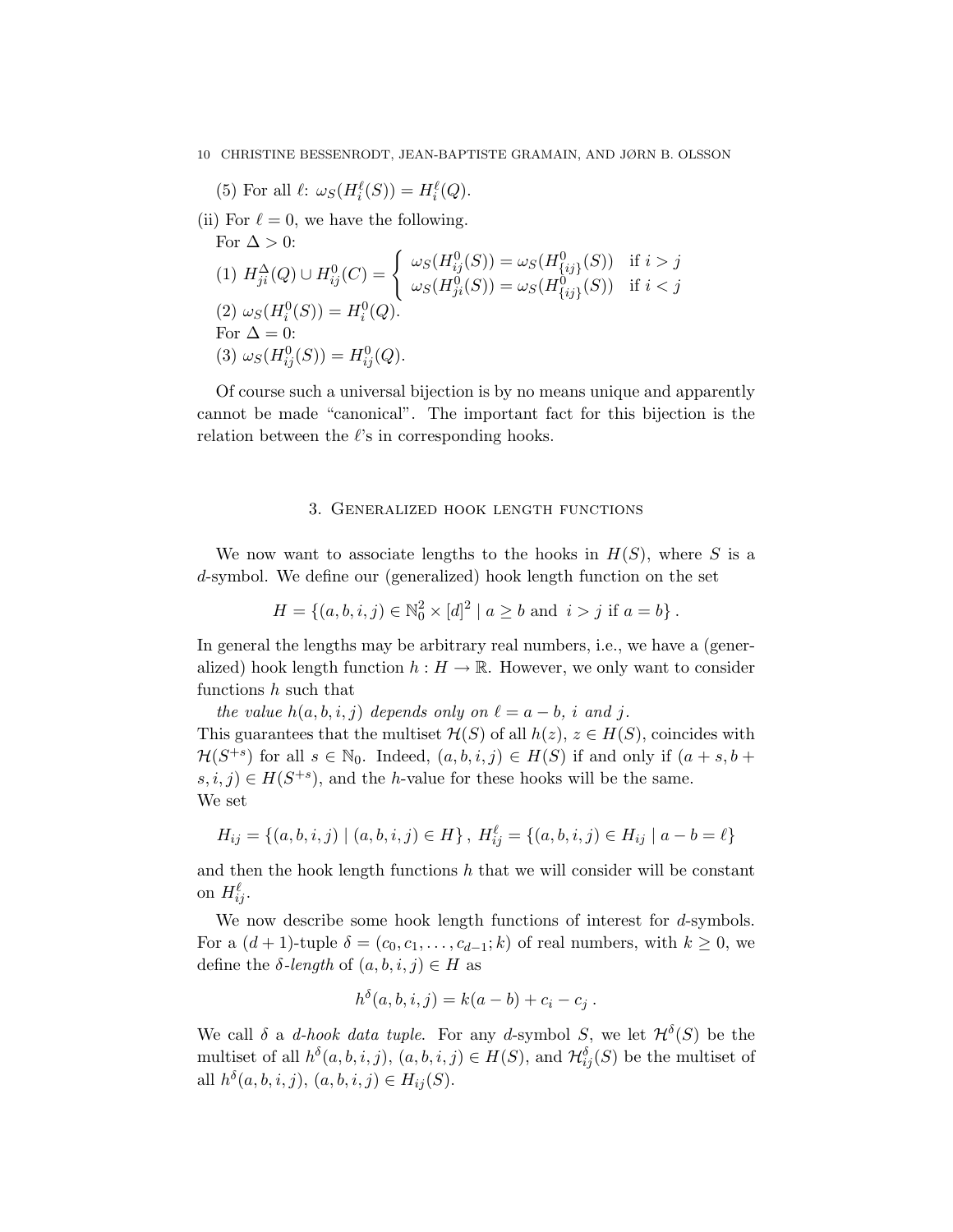Remark 3.1. Some special choices of d-hook data tuples will be particularly important in the next sections.

• If we choose  $\delta^o = (0, 0, \ldots, 0; 1)$  then the  $\delta$ -length of long hooks in S coincides with the length defined in [2, p. 782], and the short hooks have δ<sup>ο</sup>-length 0. We call  $\delta$ <sup>o</sup> = (0, 0, ..., 0; 1) the minimal d-hook data tuple.

• If we choose  $\delta^* = (0, 1, \ldots, d-1; d)$  then in the notation of Lemma 1.5 the usual hook length  $a - b$  of  $(a, b)$  in  $H(X)$  equals the  $\delta^*$ -length of the corresponding hook  $\mathfrak{h}_{X,d}(a, b)$  in  $H(S)$ . We call  $\delta^* = (0, 1, \ldots, d-1; d)$  the partition d-hook data tuple.

As before, we let  $S = (X_0, X_1, \ldots, X_{d-1})$  be a d-symbol with balanced quotient

$$
Q = Q(S) = (Y_0, Y_1, \dots, Y_{d-1})
$$

and core

$$
C = C(S) = ([x_0], [x_1], \ldots, [x_{d-1}]),
$$

where  $x_i = |X_i|$ . We have set up above a universal bijection

$$
\omega_S: H(S) \to H(Q) \cup H(C),
$$

with properties specified in Remark 2.3.

Let  $\delta = (c_0, c_1, \ldots, c_{d-1}; k)$  be an arbitrary d-hook data tuple. We define

$$
\delta_S := (c_0 + x_0 k, c_1 + x_1 k, \dots, c_{d-1} + x_{d-1} k; k).
$$

This is a new d-hook data tuple which depends on the core of S.

We want to modify  $h = h^{\delta}$  to a new length function  $\overline{h} = \overline{h}^{\delta_S}$  such that for  $z \in H(S)$  we have

$$
h^{\delta}(z) = \begin{cases} \overline{h}^{\delta_S}(\omega_S(z)) & \text{if } \omega_S(z) \in H(Q) \\ h^{\delta}(\omega_S(z)) & \text{if } \omega_S(z) \in H(C). \end{cases}
$$

If this is done we immediately have

$$
\mathcal{H}^{\delta}(S) = \overline{\mathcal{H}}^{\delta_S}(Q) \cup \mathcal{H}^{\delta}(C),
$$

where  $\overline{\mathcal{H}}^{\delta_S}(Q)$  is the multiset of all  $\overline{h}^{\delta_S}(z), z \in H(Q)$ .

We proceed to define  $\bar{h}^{\delta_S}$ . Apart from a sign,  $\bar{h}^{\delta_S}$  is just  $h^{\delta_S}$ , with  $\delta_S$  as above. Let us describe the sign modification of  $h^{\delta_S}$  on  $H_{\{ij\}} = H_{ij} \cup H_{ji}$ . We set  $H_{ij}^{>m} = \bigcup_{\ell>m} H_{ij}^{\ell}$ , and use similar notation for the condition  $\geq m$ and for subsets of  $H_{ji}$ .

We assume that  $i, j \in [d]$  are such that  $\Delta = x_i - x_j \geq 0$ . Then for  $z \in H_{\{ij\}}^{\ell}$ we define

$$
\overline{h}^{\delta_S}(z) = \begin{cases}\nh^{\delta_S}(z) & \text{if } z \in H_{ij}^{\geq 0} \cup H_{ji}^{>\Delta}, \text{ or } z \in H_{ji}^{\Delta} \text{ if } i < j \\
-h^{\delta_S}(z) & \text{otherwise}\n\end{cases}
$$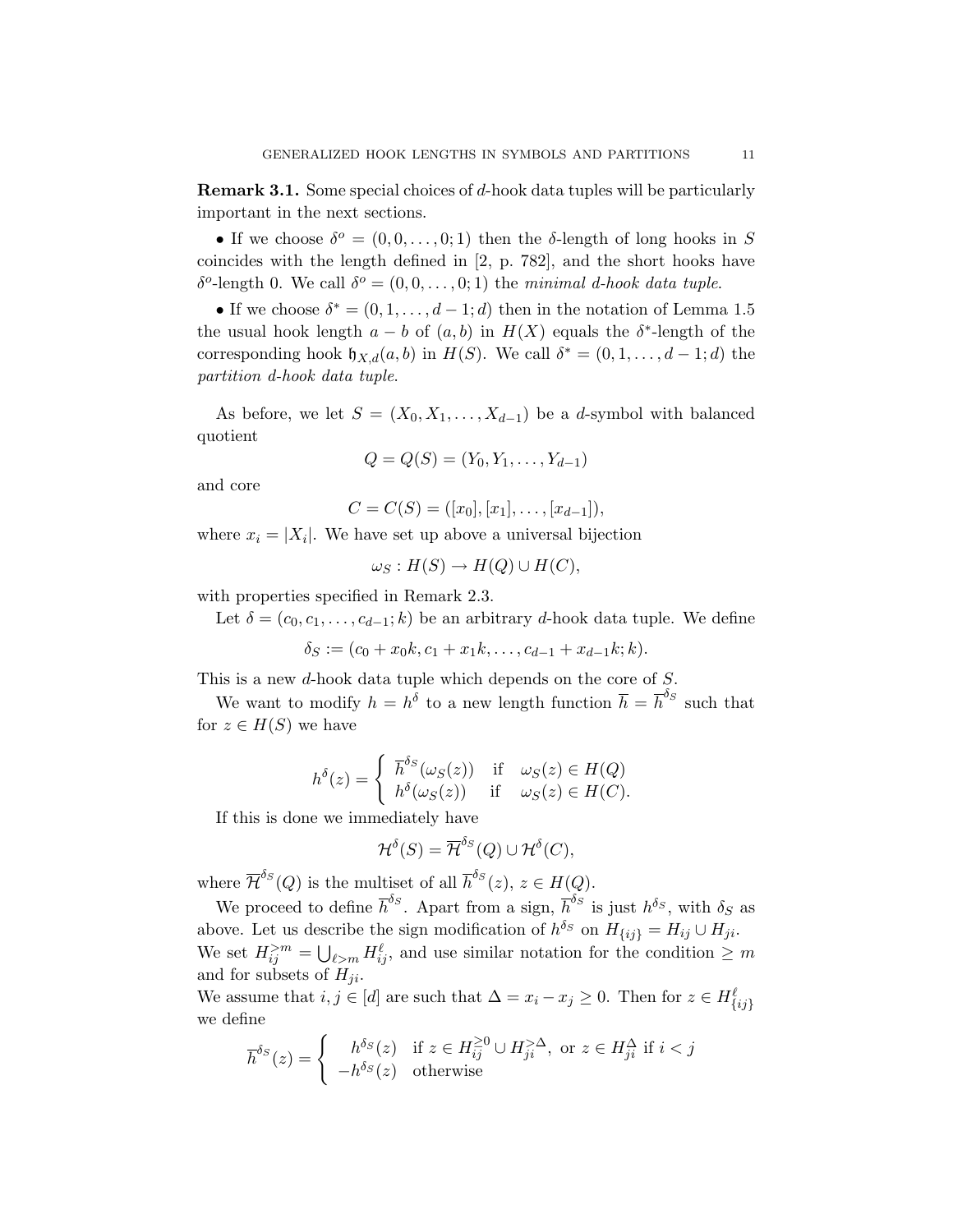**Theorem 3.2.** Let  $\omega_S$  be a universal bijection. Let  $h = h^{\delta}$  and  $\overline{h} = \overline{h}^{\delta_S}$  be as defined above. Then for  $z \in H(S)$  we have

$$
h^{\delta}(z) = \begin{cases} \overline{h}^{\delta_S}(\omega_S(z)) & \text{if} \quad \omega_S(z) \in H(Q) \\ h^{\delta}(\omega_S(z)) & \text{if} \quad \omega_S(z) \in H(C) \end{cases}
$$

**Proof.** Let  $i, j \in [d]$ . As above, we assume that  $i, j$  are chosen such that  $\Delta := x_i - x_j \geq 0$ . For  $i = j$ , the claim clearly holds, so we assume now that  $i \neq j$ . We refer to Remark 2.3 for the properties of  $\omega_S$  used below.

First assume  $\Delta = 0$ . Then  $\omega_S(H_{ij}^{\ell}(S)) = H_{ij}^{\ell}(Q)$  for all  $\ell \geq 0$ , and by definition we have for  $z \in H_{ij}^{\ell}(S)$  (and analogously for  $z \in H_{ji}^{\ell}(S)$ ):

$$
h^{\delta}(z) = \ell k + c_i - c_j = h^{\delta_S}(\omega_S(z)) = \overline{h}^{\delta_S}(\omega_S(z)).
$$

Now assume  $\Delta > 0$ . First consider the case  $\ell > \Delta$ . Take  $z \in H_{ij}^{\ell}(S)$ . Then we know that  $\omega_S(z) \in H_{ij}^{\ell-\Delta}(Q)$  and by definition

$$
\overline{h}^{\delta_S}(\omega_S(z)) = h^{\delta_S}(\omega_S(z)) = (\ell - \Delta)k + (c_i + x_i k) - (c_j + x_j k) \n= \ell k + c_i - c_j = h^{\delta}(z).
$$

Also, if  $z \in H_{ji}^{\ell-\Delta}(S)$  then  $\omega_S(z) \in H_{ji}^{\ell}(Q)$  and again

$$
\overline{h}^{\delta_S}(\omega_S(z)) = h^{\delta_S}(\omega_S(z)) = \ell k + (c_j + x_j k) - (c_i + x_i k)
$$
  
= 
$$
(\ell - \Delta)k + c_j - c_i = h^{\delta}(z).
$$

Suppose next that  $0 < \ell < \Delta$ . If  $z \in H_{ij}^{\ell}(S)$  then either  $\omega_S(z) \in H_{ji}^{\Delta-\ell}(Q)$ or  $\omega_S(z) \in H_{ij}^{\ell}(C)$ . In the latter case, clearly  $h^{\delta}(\omega_S(z)) = h^{\delta}(z)$ . In the former case we compute

$$
\overline{h}^{\delta_S}(\omega_S(z)) = -h^{\delta_S}(\omega_S(z)) = (\ell - \Delta)k - (c_j + x_jk) + (c_i + x_ik)
$$
  
=  $\ell k - c_j + c_i = h^{\delta}(z)$ .

If  $\ell = 0, z \in H^0_{\{ij\}}(S)$ , we have to distinguish the cases  $i > j$  and  $i < j$ . When  $i > j$ ,  $z \in H_{ij}^0(S)$ , and z can be mapped to either  $\omega_S(z) \in H_{ji}^{\Delta}(Q)$ or to  $\omega_{S}(z) \in H_{ij}^{0}(C)$ . The latter case is clear, and in the former case we compute

$$
\overline{h}^{\delta_S}(\omega_S(z)) = -h^{\delta_S}(\omega_S(z)) = -\Delta k - (c_j + x_j k) + (c_i + x_i k) = c_i - c_j = h^{\delta}(z).
$$

When  $i < j$ ,  $z \in H_{ji}^0(S)$ , z is mapped to  $\omega_S(z) \in H_{ji}^{\Delta}(Q)$ , and we compute

$$
\overline{h}^{\delta_S}(\omega_S(z)) = h^{\delta_S}(\omega_S(z)) = \Delta k + (c_j + x_j k) - (c_i + x_i k) = c_j - c_i = h^{\delta}(z).
$$

Finally, we are in the case  $z \in H_{ij}^{\Delta}(S)$ . Then  $\omega_S(z) \in H_{\{ij\}}^0(Q)$ , and again we have to distinguish the cases  $i > j$  and  $i < j$ . When  $i > j$ ,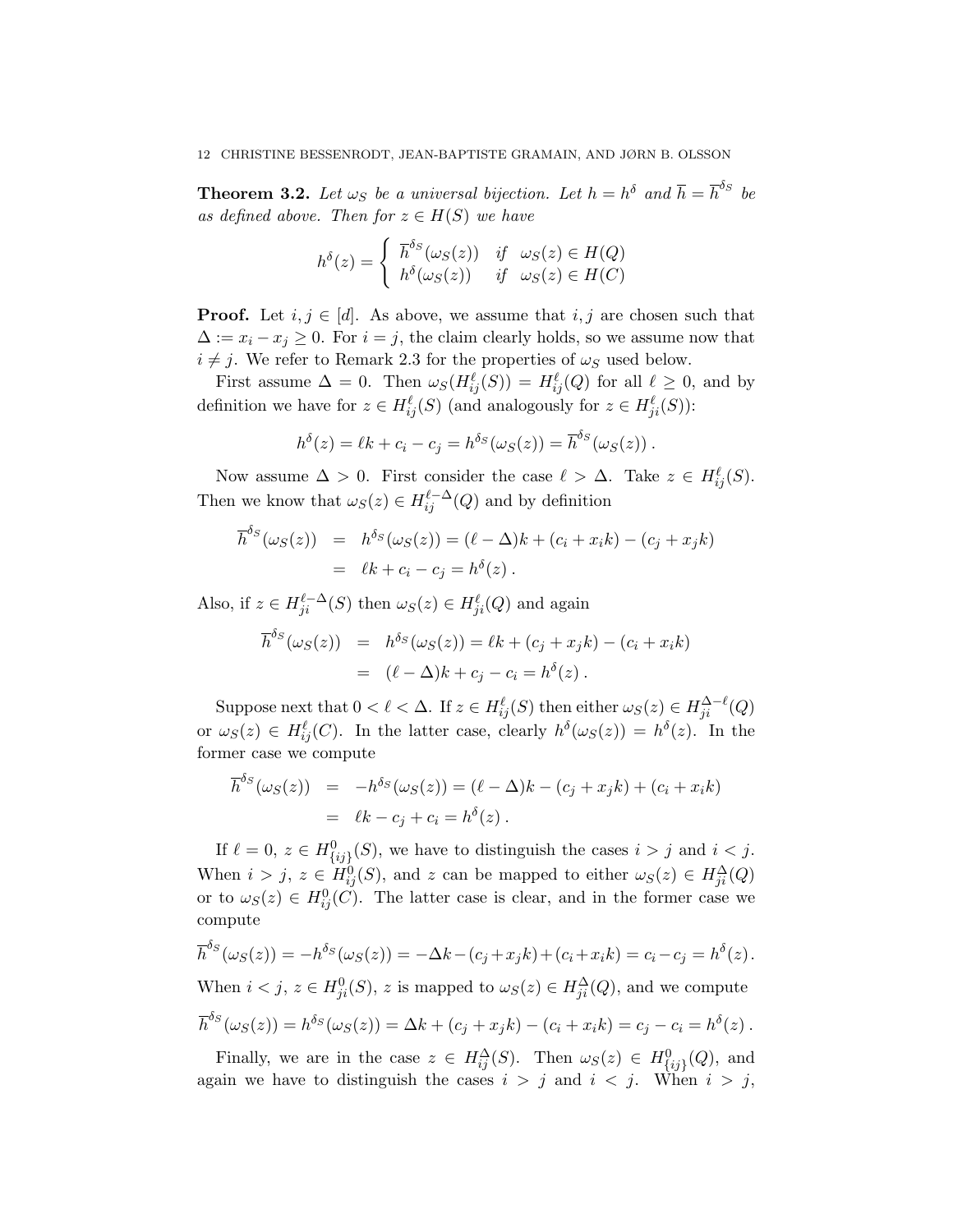$\omega_S(z) \in H^0_{ij}(Q)$  and we have

$$
\overline{h}^{\delta_S}(\omega_S(z)) = h^{\delta_S}(\omega_S(z)) = c_i + x_i k - (c_j + x_j k) = \Delta k + c_i - c_j = h^{\delta}(z).
$$
  
When  $i < j$ ,  $\omega_S(z) \in H^0_{ji}(Q)$  and we have

$$
\overline{h}^{\delta_S}(\omega_S(z)) = -h^{\delta_S}(\omega_S(z)) = -(c_j + x_j k) + c_i + x_i k = \Delta k + c_i - c_j = h^{\delta}(z).
$$

Now we have dealt with all the elements in  $H_{\{ij\}}(S)$  and the assertion is proved.  $\square$ 

As indicated before, the above theorem has the following consequence, which we will use repeatedly in the following.

**Theorem 3.3.** Let  $S = (X_0, X_1, \ldots, X_{d-1})$  be a d-symbol with balanced quotient  $Q = Q(S)$  and core  $C = C(S) = ([x_0], [x_1], \ldots, [x_{d-1}]),$  where  $x_i = |X_i|$ . Let  $\delta = (c_0, c_1, \ldots, c_{d-1}; k)$  be a d-hook data tuple and  $\delta_S =$  $(c_0 + x_0k, c_1 + x_1k, \ldots, c_{d-1} + x_{d-1}k; k)$ . Then we have the multiset equality

$$
\mathcal{H}^{\delta}(S) = \overline{\mathcal{H}}^{\delta_S}(Q) \cup \mathcal{H}^{\delta}(C),
$$

where  $\overline{\mathcal{H}}^{\delta_S}(Q)$  is the multiset of all  $\overline{h}^{\delta_S}(z)$ ,  $z \in H(Q)$ . In particular we have the multiset inclusion

 $\mathcal{H}^\delta(C)\subseteq \mathcal{H}^\delta(S)$  .

For a later application we need the following

Remark 3.4. (Reversal of short hooks) We consider another possible definition of a short hook in a symbol, which we call a "reversed" short hook. Suppose that  $S = (X_0, X_1, \ldots, X_{d-1})$ . By Definition 1.4 a short hook in S is given by  $(a, a, i, j)$  where  $a \in X_i$ ,  $a \notin X_j$  and  $i > j$ . Clearly short hooks from *i* to *j* are determined by the elements  $a \in X_i \setminus (X_i \cap X_j)$ . The *reversed* short hooks in S are given by  $(a, a, i, j)$  where  $a \in X_i$ ,  $a \notin X_j$  and  $i < j$ . If  $i > j$  and  $\delta = (c_1, \ldots, c_{d-1}; k)$  is a d-hook data tuple then the  $\delta$ -length of a short hook from i to j is  $c_i - c_j$  whereas the δ-length of a reversed short hook from j to i is  $c_j - c_i$ . We note that these lengths are equal up to a sign.

Whenever  $i > j$  then the number of short hooks from i to j is  $|X_i \setminus (X_i \cap X_j)|$ , whereas the number of reversed short hooks from j to i is  $|X_j \setminus (X_i \cap X_j)|$ . If the symbol S is *balanced*, these numbers are equal, since then  $|X_i| = |X_j|$ .

## 4. Partition data tuples and hooks in Partitions

For any partition  $\lambda$  we denote by  $\mathcal{H}(\lambda)$  the multiset of (usual) hook lengths in  $\lambda$ . Let X be any  $\beta$ -set and  $d \in \mathbb{N}$ . We let  $\mathcal{H}(X)$  be the multiset of hook lengths in X (in the sense of Definition 1.4(1)). Note that all these hook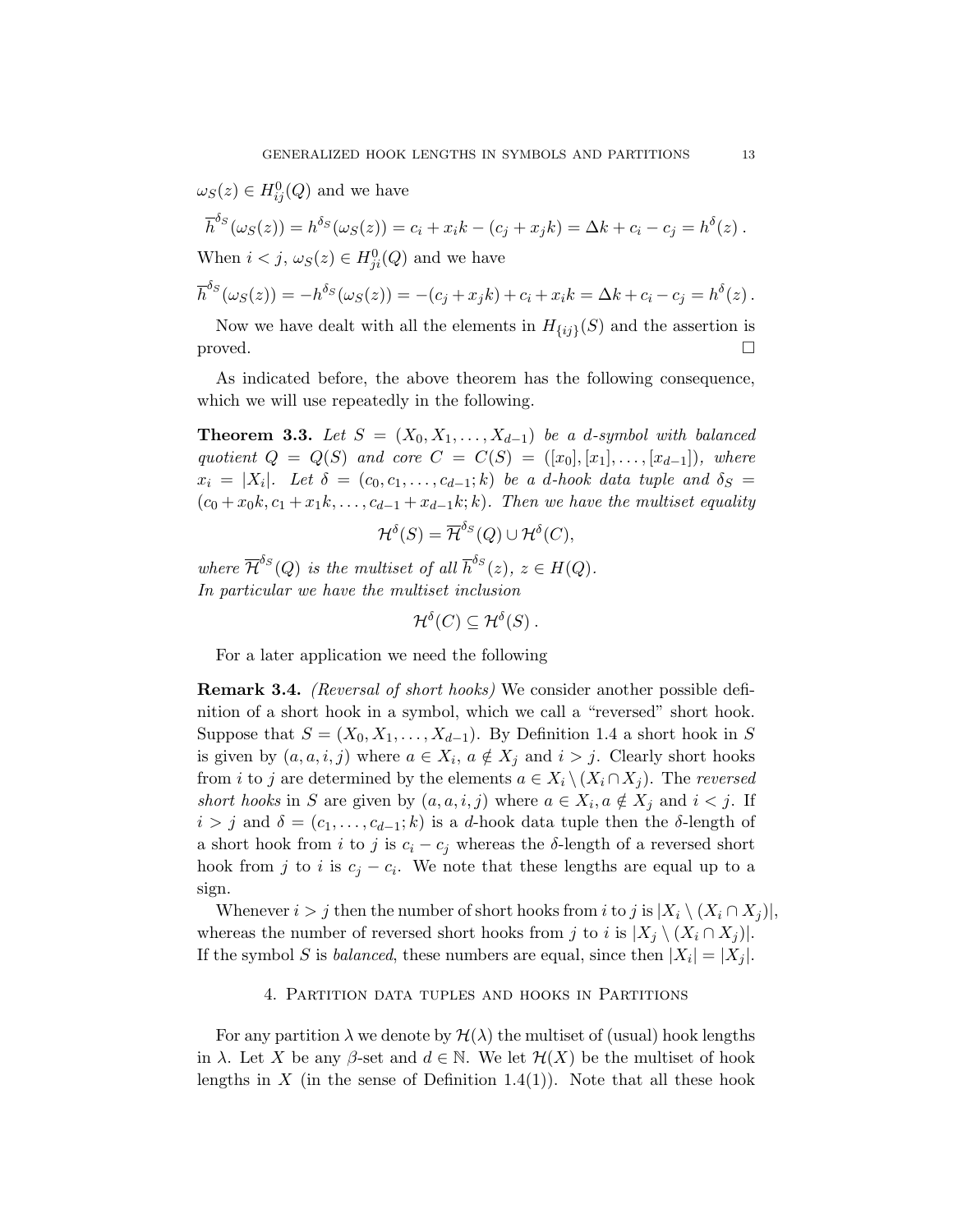lengths are positive integers. The bijection  $\mathfrak{h}_X$  from Lemma 1.5 (1) preserves hook lengths. Thus we have

**Lemma 4.1.** Let X be a  $\beta$ -set for the partition  $p(X)$ . Then

$$
\mathcal{H}(X) = \mathcal{H}(p(X)).
$$

Consider the associated d-symbol  $S = s_d(X)$  to X. Lemma 1.5 shows that there is a bijection  $\mathfrak{h} = \mathfrak{h}_{X,d}$  between  $H(X)$  and  $H(S)$ . If we choose the partition d-hook data tuple  $\delta^* = (0, 1, \ldots, d-1; d)$  for S then the description of h shows that for any hook  $z \in H(X)$  we have  $h(z) = h^{\delta^*}(\mathfrak{h}(z))$ .

Thus we obtain

**Lemma 4.2.** Let X be a  $\beta$ -set with associated d-symbol  $S = s_d(X)$ . Then

$$
\mathcal{H}(X) = \mathcal{H}^{\delta^*}(S),
$$

where  $\delta^*$  is the partition d-hook data tuple.

If we then apply Theorem 3.3 to a  $d$ -symbol  $S$  and the partition  $d$ -hook data tuple  $\delta^*$  we get the following result:

**Theorem 4.3.** Let the d-symbol  $S = (X_0, X_1, \ldots, X_{d-1})$  have the balanced quotient  $Q = Q(S)$  and the core  $C = C(S) = ([x_0], [x_1], \ldots, [x_{d-1}]),$  where  $|X_i| = x_i$  for  $0 \le i \le d-1$ . Let the d-hook data tuple  $\delta_S^*$  be defined by  $\delta_S^* = (x_0d, 1 + x_1d, \ldots, (d-1) + x_{d-1}d; d)$ . Then

$$
\mathcal{H}^{\delta^*}(S) = \mathcal{H}^{\delta^*}(C) \cup \mathrm{abs}(\mathcal{H}^{\delta^*}(Q))
$$

where  $\text{abs}(\mathcal{H}^{\delta_S^*}(Q)) = \{|h| \mid h \in \mathcal{H}^{\delta_S^*}(Q)\}.$ 

**Proof.** In the notation of Theorem 3.3, an element  $\overline{h}^{\delta^*}(z) \in \overline{\mathcal{H}}^{\delta^*}(Q)$ ,  $z \in \overline{\mathcal{H}}^{\delta^*}(Q)$  $H(Q)$ , has the same absolute value as  $h^{\delta^*}(z)$ . Since the elements of  $\mathcal{H}^{\delta^*}(S)$ are positive integers, the result follows.  $\Box$ 

We may translate Theorem 4.3 into a statement about hooks in partitions; we use the notation introduced in Definitions 1.1 and 1.12.

**Theorem 4.4.** Let  $d \in \mathbb{N}$  and let  $\lambda$  be a partition. Let X be a  $\beta$ -set for  $\lambda$ ; we set  $x_i = |X_i^{(d)}|$  $\{S_i^{(a)}|, for i \in [d], and put \delta = (x_0d, 1+x_1d, \ldots, (d-1)+x_{d-1}d; d).$ Let  $Q = Q(s_d(X))$ , a balanced symbol. Then

$$
\mathcal{H}(\lambda) = \mathcal{H}(\lambda_{(d)}) \cup \mathrm{abs}(\mathcal{H}^{\delta}(Q))
$$

where  $\text{abs}(\mathcal{H}^{\delta}(Q)) = \{|h| \mid h \in \mathcal{H}^{\delta}(Q)\}.$ 

Let us add a remark to the theorem.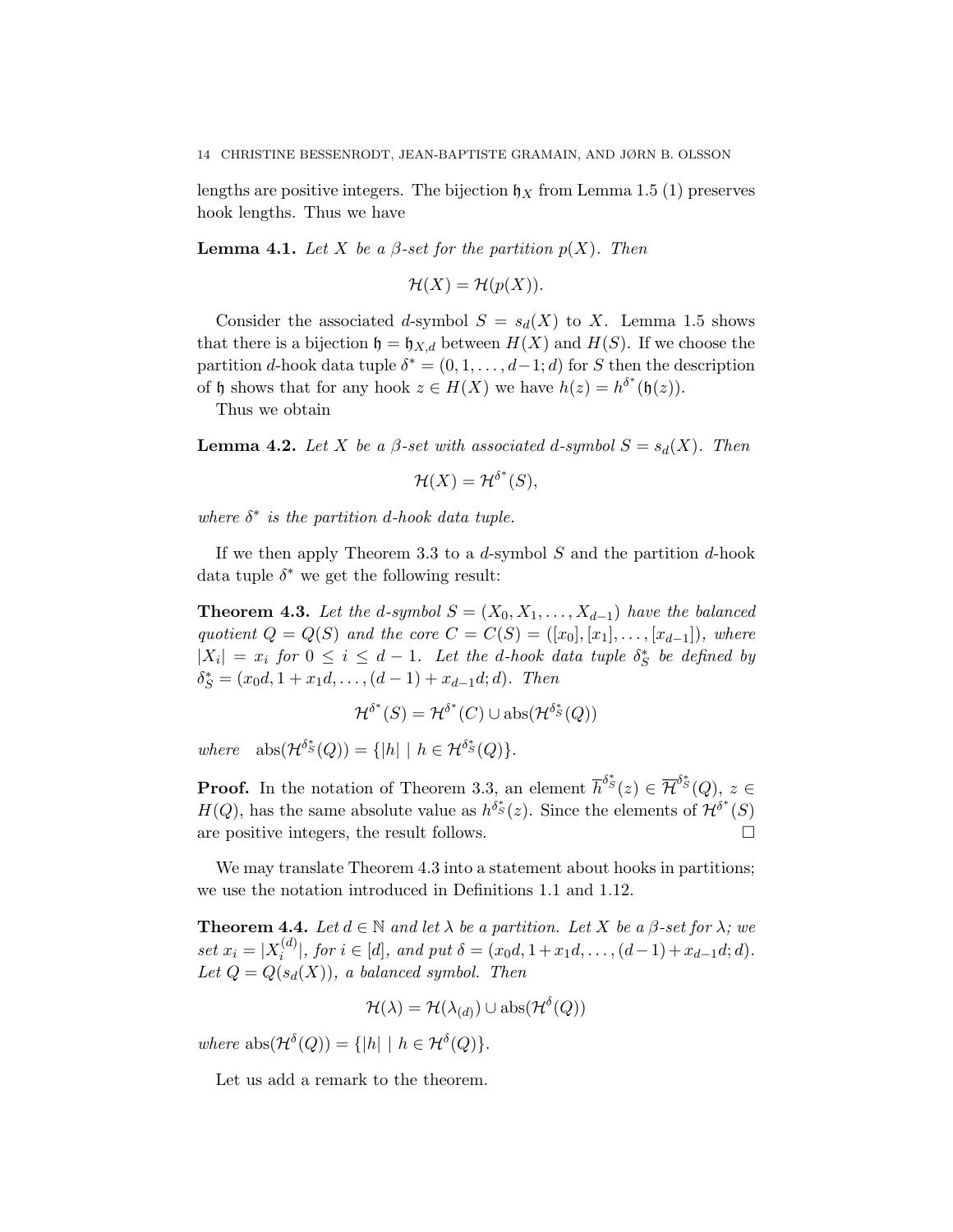Remark 4.5. Theorem 4.4 states in particular that the multiset of hook lengths of the d-core of a partition is contained in that of the partition. This suggests the following question. Suppose that  $\mu$  is obtained from  $\lambda$ by removing a number of d-hooks; is it then true that  $\mathcal{H}(\mu) \subseteq \mathcal{H}(\lambda)$ ? The answer is definitely  $no$ , and there are numerous examples for any  $d$ . For instance,  $\mu = (2d, 1)$  is obtained from  $\lambda = (2d, 1^{d+1})$  by removing a d-hook, but  $2d + 1 \in \mathcal{H}(\mu)$  and  $2d + 1 \notin \mathcal{H}(\lambda)$ .

For any d-symbol S there is a canonical bijection  $\mathfrak{h}_S$  between  $H(S)$  and  $H(p(S))$  (Lemma 1.5). This may be applied to the balanced symbol Q of Theorem 4.4. Then  $p(Q)$  is the d-quotient partition  $q_d(X)$  of the  $\beta$ -set  $X$  of  $\lambda$ . The lengths of corresponding hooks differ up to a sign only by a multiple of d. Thus  $\mathcal{H}^{\delta}(Q)$  may be seen as a multiset of modified hook lengths of the d-quotient partition  $q_d(X)$ .

To be more specific we need the d-residues of the nodes in a Young diagram. The node  $(k, l)$  in row k and column l and the corresponding hook have  $(d-)residue \ e = (l - k)_{[d]} \in [d]$ . For a partition  $\lambda = (\ell_1, \ldots, \ell_r)$ , the rightmost residue in row k is called the hand  $(d-)residue$  and the bottom residue in column l is called the foot (d-)residue of the  $(k, l)$ -hook in  $\lambda$ . If  $X = \{a_1, a_2, \ldots, a_s\}$  is a  $\beta$ -set for  $\lambda$ , then  $\ell_k = a_k - (s - k)$ . Thus if  $|X| = s$ is divisible by d, then  $a_{k[d]} = (\ell_k - k)_{[d]}$  is the end residue in row k of  $\lambda$ . Note that if the  $(k, l)$ -hook has length m, then its foot residue is congruent to  $a_k - m + 1$ . Thus we have the following:

**Lemma 4.6.** Let X be a  $\beta$ -set for  $\lambda$  such that  $d \mid |X|$ . Let  $(a, b) \in H(X)$ . Then the hand and foot (d-)residue of the corresponding hook  $\mathfrak{h}_X(a, b) \in$  $H(\lambda)$  are  $a_{[d]}$  and  $b_{[d]} + 1$ , respectively.

We may then reformulate Theorem 4.4, involving a d-quotient partition instead of a balanced symbol, and a suitably modified hook length.

**Theorem 4.7.** Let  $d \in \mathbb{N}$ ,  $\lambda$  a partition,  $X$  a  $\beta$ -set for  $\lambda$ ,  $x_i = |X_i^{(d)}|$  $\binom{a}{i}$ ,  $i \in [d]$ . Let  $\lambda_X^{(d)} = q_d(X)$  be the d-quotient partition of X. For  $z \in H(\lambda_X^{(d)})$ , we define a modified hook length as  $\overline{h}(z) = h(z) + (x_i - x_j)d$ , if z has hand and foot (d-)residue i and  $j+1$  respectively. We denote by  $\overline{\mathcal{H}}(\lambda_X^{(d)})$  the multiset of all  $\overline{h}(z)$ ,  $z \in H(\lambda_X^{(d)})$ . Then

$$
\mathcal{H}(\lambda) = \mathcal{H}(\lambda_{(d)}) \cup \mathrm{abs}(\overline{\mathcal{H}}(\lambda_X^{(d)}))
$$

where  $\text{abs}(\overline{\mathcal{H}}(\lambda_X^{(d)})) = \{|h| \mid h \in \overline{\mathcal{H}}(\lambda_X^{(d)}))\}.$ 

**Proof.** It suffices to show that if  $Q = Q(s_d(X))$  and  $\delta$  are as in Theorem 4.4, then  $\mathcal{H}^{\delta}(Q) = \overline{\mathcal{H}}(\lambda_X^{(d)})$ . We have that  $p(Q) = \lambda_X^{(d)}$  and that there is a canonical bijection  $\mathfrak{h}$  between  $H(Q)$  and  $H(\lambda_X^{(d)})$  (Lemma 1.5). In fact,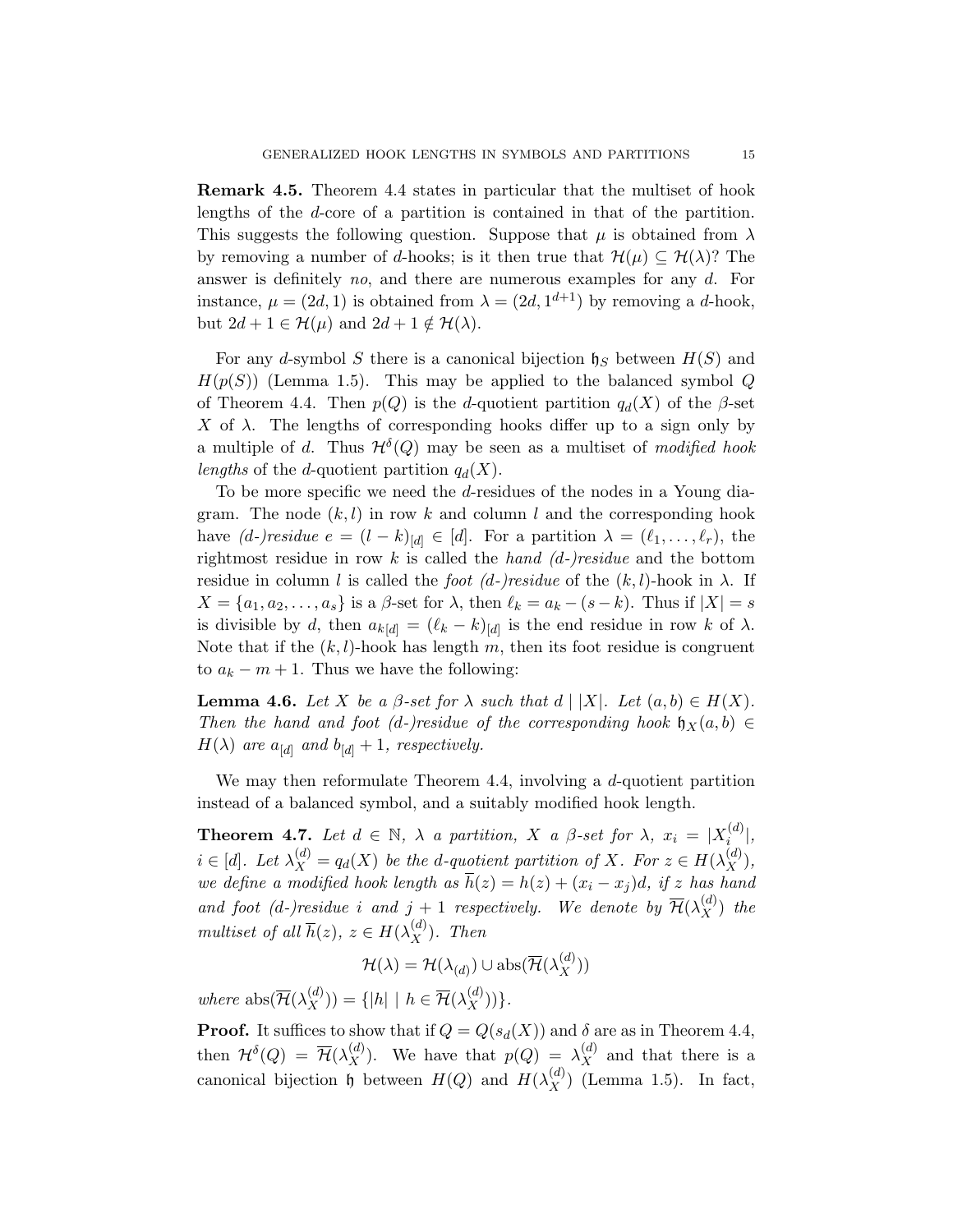$\mathfrak{h} = \mathfrak{h}_{Q_d(X)} \circ \mathfrak{h}_{Q_d(X),d}^{-1}$ . Note that  $Q = s_d(Q_d(X))$ , and since Q is balanced, we have  $d | |Q_d(X)|$ . Thus if  $z \in H(\lambda_X^{(d)})$  has hand and foot  $(d)$ -residues i and  $j + 1$  respectively, then by Lemma 4.6  $\mathfrak{h}_{Q_d(X)}^{-1}$  maps z into a pair  $(a, b) \in H(Q_d(X))$  where  $a_{[d]} = i$  and  $b_{[d]} = j$ . Writing  $a = a'd + i, b = b'd + j$ we have  $h(z) = (a', b', i, j)$ . Now  $h(z) = a - b = (a' - b')d + i - j$ , and by the definition of  $\delta$  we have  $h^{\delta}(a', b', i, j) = \overline{h}(z)$ .

We illustrate Theorem 4.7 by an example.

Example 4.8. (This continues Example 1.15.) Consider the  $\beta$ -set  $X =$  $\{11, 8, 6, 2, 0\}$  for the partition  $p(X) = \lambda = (7, 5, 4, 1)$  of 17. Let  $d = 3$ . We computed the 3-quotient partition

$$
\lambda_X^{(3)} = q_3(X) = (3, 2, 2, 2)
$$

and the 3-core partition

$$
\lambda_{(3)} = c_3(X) = (4, 2, 1, 1).
$$

Note that  $|\lambda| = 17 = 9 + 8 = |\lambda_X^{(3)}| + |\lambda_{(3)}|$ . Moreover, the numbers  $x_i$  of elements in  $X$  congruent to  $i$  modulo 3 are  $(2,0,3)$ .

Consider the hook diagrams of  $\lambda$  and  $\lambda_{(3)}$  where we have marked by boldface eight hook lengths in  $\lambda$  which also occur in  $\lambda_{(3)}$ .

| 10 8 7 6 4 2 1 |           |  |  |                                 |  | 7 4 2 1 |  |
|----------------|-----------|--|--|---------------------------------|--|---------|--|
|                | 7 5 4 3 1 |  |  | $\lambda_{(3)}$ $\frac{4}{2}$ 1 |  |         |  |
|                | 5 3 2 1   |  |  |                                 |  |         |  |
|                |           |  |  |                                 |  |         |  |

The remaining nine hook lengths in  $\lambda$  which are not in  $\lambda_{(3)}$  are

$$
R = \{1, 3, 3, 5, 5, 6, 7, 8, 10\}.
$$

We obtain these by adjusting the hook lengths of  $\lambda_X^{(3)}$  by multiples of 3 and changing signs of negative entries. Consider first the 3-residue diagram of  $\lambda_X^{(3)}$ :

$$
\begin{array}{ccc} 0 & 1 & 2 \\ 2 & 0 & \\ 1 & 2 & \\ 0 & 1 & \end{array}
$$

We add  $3x_i$  to hook lengths in rows with end residue i and subtract  $3x_i$ from hook lengths in columns with end residue  $j + 1$ . These multiples of 3 are listed in boldface in the rows and columns of the hook diagram of  $\lambda_X^{(3)}$  $\boldsymbol{X}$ to the left, and we show the result (before sign change) to the right: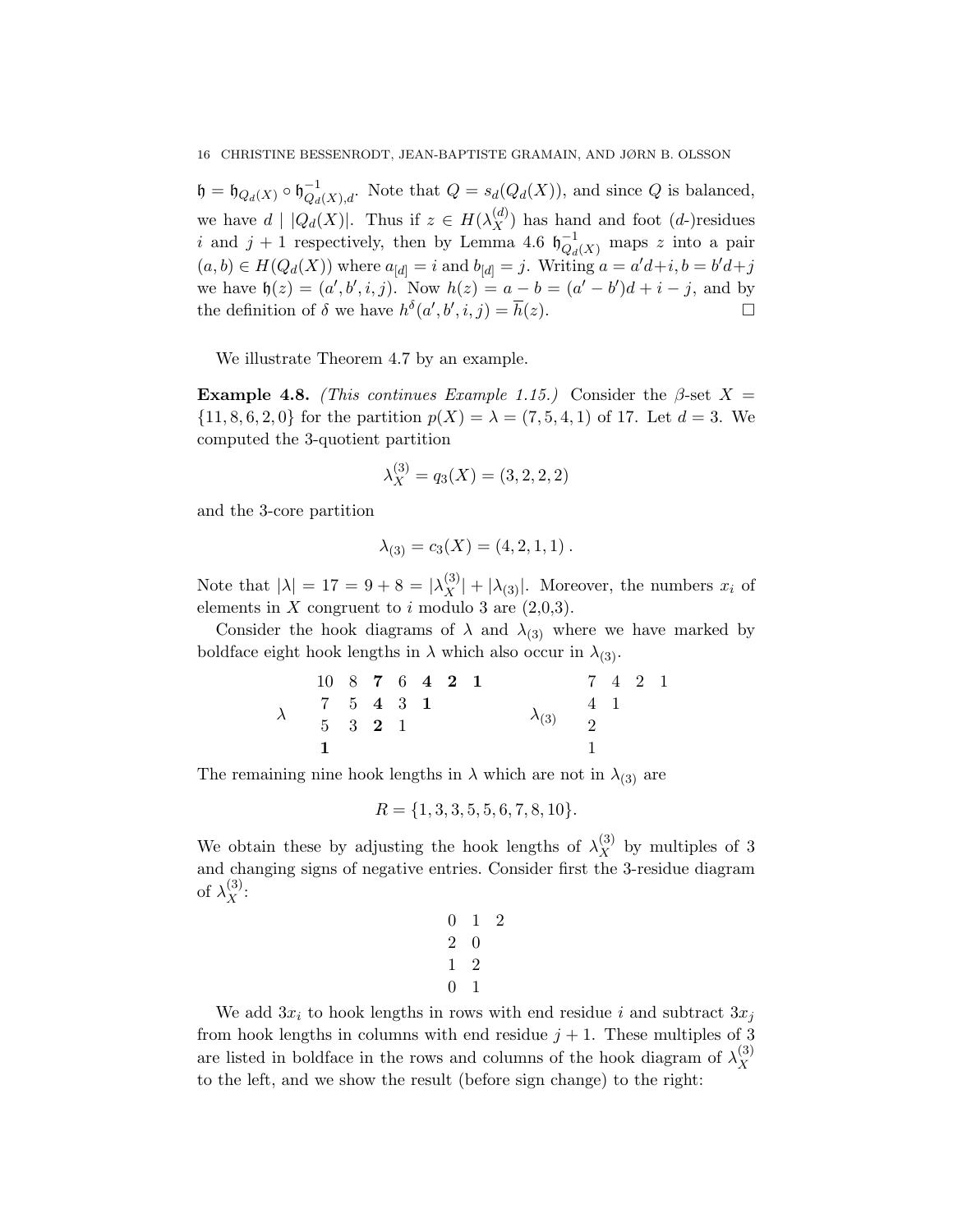|  | $\begin{array}{cccc} 9 & 6 & 0 \end{array}$                                                                   |          | 6 8 10      |  |
|--|---------------------------------------------------------------------------------------------------------------|----------|-------------|--|
|  |                                                                                                               |          |             |  |
|  |                                                                                                               |          | $1 \quad 3$ |  |
|  |                                                                                                               |          |             |  |
|  |                                                                                                               |          | $3\quad 5$  |  |
|  |                                                                                                               | $-7 - 5$ |             |  |
|  | $\begin{tabular}{c cc cc} 9 & 6 & 5 & 1 \\ 6 & 4 & 3 & \\ 9 & 3 & 2 & \\ \hline 0 & 2 & 1 & \\ \end{tabular}$ |          |             |  |

Changing the sign of -7 and -5 we get exactly the hook lengths in the list  $R$ .

Whenever M is a multiset of real numbers, we let  $\prod M$  denote the product of all the elements in M. Thus if  $\lambda$  is a partition, then  $\prod \mathcal{H}(\lambda)$  is the product of all hook lengths in  $\lambda$ . Using the notation of Lemmas 4.1, 4.2 we have the following.

Corollary 4.9.  $\prod \mathcal{H}(X) = \prod \mathcal{H}(\lambda) = \prod \mathcal{H}^{\delta^*}(S)$ .

**Corollary 4.10.** With the notation of Theorem  $4.4$  we have

$$
\prod \mathcal{H}(\lambda) = \prod \mathcal{H}(\lambda_{(d)}) \cdot |\prod \mathcal{H}^{\delta}(Q)|.
$$

The celebrated hook formula for the degrees of the irreducible characters of the symmetric group  $S_n$  may be formulated as follows.

**Theorem 4.11.** Let  $\lambda$  be a partition of n, and let  $\chi_{\lambda}$  be the irreducible character of  $S_n$  labelled by  $\lambda$ . Then

$$
\chi_{\lambda}(1) = \frac{n!}{\prod \mathcal{H}(\lambda)}.
$$

Then Corollary 4.10 may be formulated as follows:

**Corollary 4.12.** If  $|\lambda_{(d)}| = r$  then with the notation of Theorem 4.4 we have

$$
\chi_{\lambda}(1) = \frac{n!}{r!} \frac{1}{|\prod \mathcal{H}^{\delta}(Q)|} \chi_{\lambda_{(d)}}(1) .
$$

Remark 4.13. Corollory 4.12 is equivalent to a generalization of [3, Theorem 9.1. In this theorem, d is assumed to be a prime, the  $\beta$ -set X for  $\lambda$  is chosen to be the set of first column hook lengths for  $\lambda$ , and the short hooks in the balanced symbol  $Q$  (which is called  $S$  in [3, Theorem 9.1]) are reversed. As pointed out in Remark 3.4 above, the reversal of short hooks does not influence the absolute value of the products  $\prod \mathcal{H}^{\delta}(Q)$  of all hook lengths.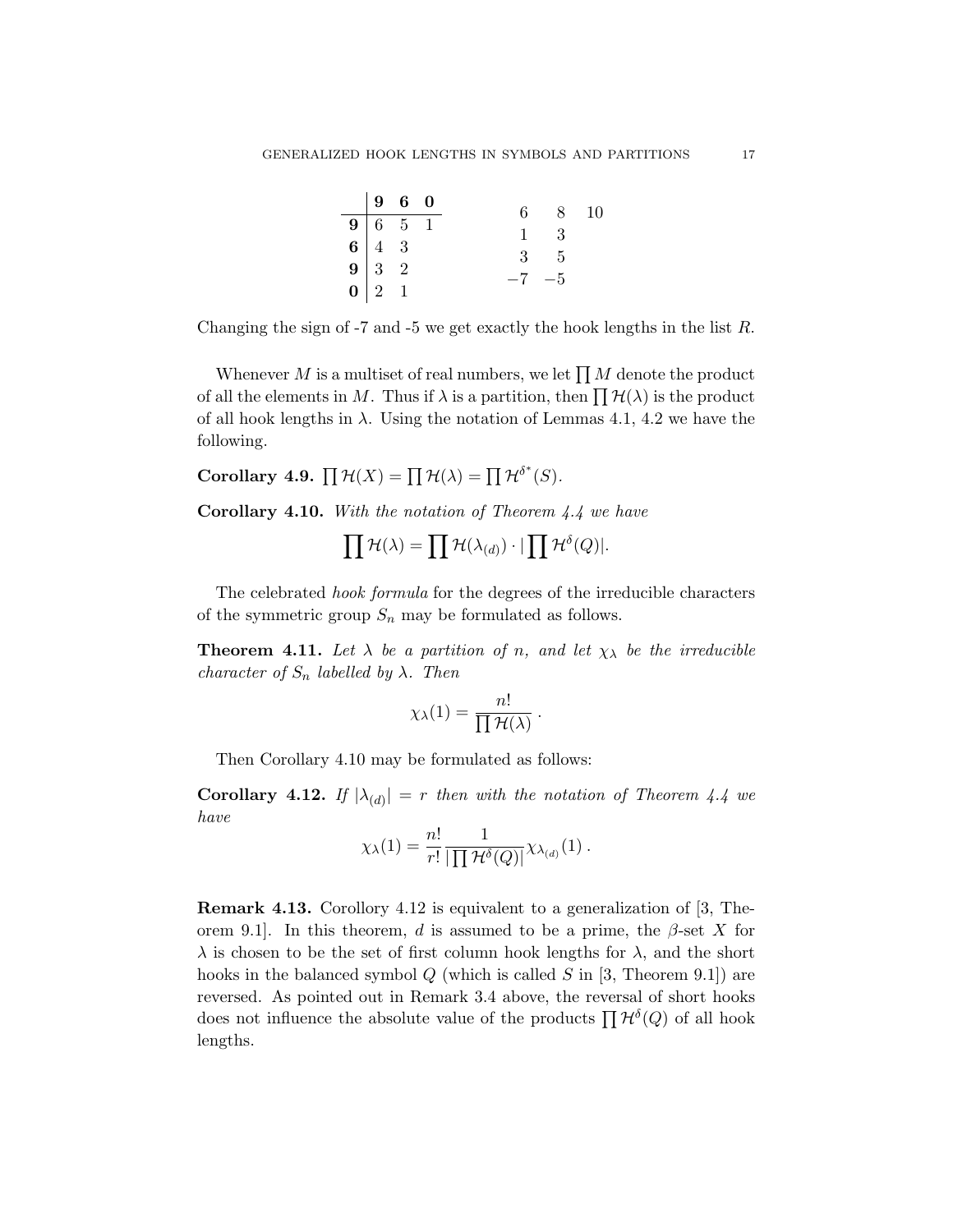#### 5. Minimal data tuples and hooks in symbols

Let  $S = (X_0, X_1, \ldots, X_{d-1})$  be a d-symbol. Given  $\ell \in \mathbb{N}$  and  $e \in [d]$  we want to consider the  $(\ell, e)$ -core and  $(\ell, e)$ -quotient of S. We start by the case  $e = 0$ , where our result Theorem 5.2 is slightly stronger than in the general case, Theorem 5.4. Only the short hooks create a difficulty in the general case.

First we define  $S_{\ast\ell}$  as the dl-symbol

$$
S_{*\ell} := s_{d\ell}(s_d^{-1}(S)).
$$

Here  $s_d^{-1}$  $\frac{d}{d}$  transforms the d-symbol S into a  $\beta$ -set X and  $S_{*\ell}$  is then the dlsymbol associated to X. Thus  $S_{\ast \ell}$  may be seen as the "splitting of S into  $\ell$ pieces".

By Definition 1.9 the  $d\ell$ -symbol  $S_{*\ell}$  has a balanced quotient which we call the balanced  $\ell$ -quotient of S:

$$
Q_{\ell}(S) := Q(S_{*\ell}).
$$

The dl-symbol  $S_{* \ell}$  also has a core  $C(S_{* \ell})$ . By Lemma 1.5 there is a bijection between  $H(S)$  and  $H(S_{*\ell})$  which may be described as follows. Let  $X =$  $s_d^{-1}$  $_d^{-1}(S)$ . Consider  $z = (a, b, i, j) \in H(S)$ . Here  $i, j \in [d]$ . Write  $a = r\ell +$  $s, b = r'\ell + s', \, s, s' \in [\ell]$ . Then  $\mathfrak{h}_{X,d}^{-1}$  maps  $(a, b, i, j)$  to  $(ad + i, bd + j')$  $j) = (r(d\ell) + sd + i, r'(d\ell) + s'd + j) \in H(X)$  which by  $\mathfrak{h}_{X,d\ell}$  is mapped to  $z' = (r, r', sd + i, s'd + j)$ . This bijection restricts to a bijection between the  $(\ell, 0)$ -hooks in  $H(S)$  and the  $(1, 0)$ -hooks in  $H(S_{*}\ell)$ . More generally it restricts to a bijection between the  $(k\ell, 0)$ -hooks in  $H(S)$  and the  $(k, 0)$ hooks in  $H(S_{*\ell})$ . This may also be applied to the d-symbol  $C_{(\ell)}(S)$  having the property that  $C_{(\ell)}(S)_{*\ell} = C(S_{*\ell})$ . (Thus  $C_{(\ell)}(S) = s_d(s_{d\ell}^{-1}(C(S_{*\ell})))$ .) It shows that  $C_{(\ell)}(S)$  has no  $(\ell, 0)$ -hooks and it is thus called the  $\ell$ -core of S. It is really the  $(\ell, 0)$ -core of S. The reader should notice that the quotient  $Q_{\ell}(S)$  is a dl-symbol, whereas the core  $C_{(\ell)}(S)$  is a d-symbol. (Subscripts with brackets are used for d-symbols and subscripts without brackets for  $d\ell$ -symbols.)

Here is an example:

**Example 5.1.** Choose  $d = 2, \ell = 3$ . Consider  $S = (X_0, X_1)$  with  $X_0 =$  ${9, 7, 4, 2}, X_1 = {3, 1, 0}.$  We get  $X = s_2^{-1}(S) = {18, 14, 8, 7, 4, 3, 1}$  and  $p(S) = p(X) = (12, 9, 4, 4, 2, 2, 1)$ . We compute  $S_{*3} = (X'_0, X'_1, \ldots, X'_5)$ , where

 $X'_0 = \{3\}, X'_1 = \{1, 0\}, X'_2 = \{2, 1\}, X'_3 = \{0\}, X'_4 = \{0\}, X'_5 = \emptyset$ 

and get as balanced 3-quotient of S the 6-symbol

 $Q_3(S) = t_6((3), (0), (1, 1), (0), (0), (0)) = (Y_0, Y_1, \ldots, Y_5)$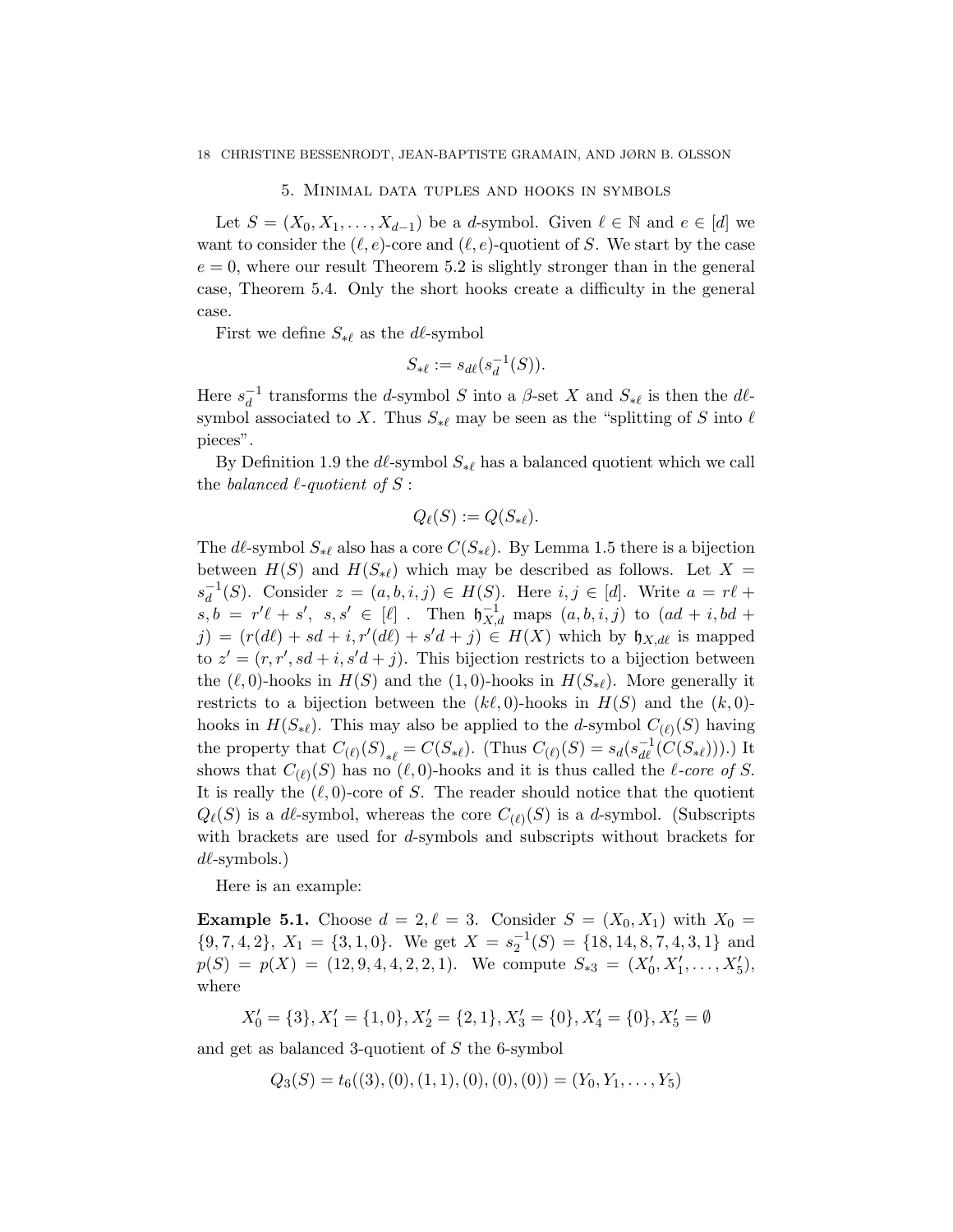where

 $Y_0 = \{4, 0\}, Y_1 = \{1, 0\}, Y_2 = \{2, 1\}, Y_3 = \{1, 0\}, Y_4 = \{1, 0\}, Y_5 = \{1, 0\}$ .

We have  $C(S_{*3}) = ([1], [2], [2], [1], [1], [0]),$  and  $s_6^{-1}(C(S_{*3})) = \{8, 7, 4, 3, 2, 1, 0\}$ so that  $C_{(3)}(S)$  is the 2-symbol

$$
C_{(3)}(S) = (\{4, 2, 1, 0\}, \{3, 1, 0\})\,.
$$

Let  $\delta = (c_0, c_1, \ldots, c_{d-1}; m)$  be a d-hook data tuple. Consider the d $\ell$ -hook data tuple  $\delta_{*\ell} = (c'_1, \ldots, c'_{d\ell-1}; m\ell)$  where we have  $c'_{i'} = sm + c_i$  if  $i' = sd + i$ . Thus

$$
\delta_{*\ell} = (c_0, c_1, \dots, c_{d-1},
$$
  
\n
$$
m + c_0, m + c_1, \dots, m + c_{d-1},
$$
  
\n
$$
2m + c_0, 2m + c_1, \dots, 2m + c_{d-1}
$$
  
\n...  
\n
$$
(\ell - 1)m + c_0, \dots, (\ell - 1)m + c_{d-1}; m\ell).
$$

We then have that if  $z \in H(S)$  is mapped to  $z' \in H(S_{*\ell})$  then  $h^{\delta}(z) =$  $h^{\delta_{*\ell}}(z')$ . Indeed, if  $z = (a, b, i, j)$  is mapped to  $z' = (r, r', sd + i, s'd + j)$  in the above notation then

$$
h^{\delta}(z) = (a - b)m + c_i - c_j
$$
  
=  $(r - r')m\ell + (sm + c_i) - (s'm + c_j) = h^{\delta_{*\ell}}(z').$ 

Thus

$$
\mathcal{H}^{\delta}(S) = \mathcal{H}^{\delta_{*\ell}}(S_{*\ell}).
$$

This may be applied to  $\delta = \delta^o = (0, 0, \ldots, 0; 1)$ , the minimal d-hook data tuple (Remark 3.1). The length  $h^{\delta^o}(z)$  of the hook  $z = (a, b, i, j) \in H(S)$  is then  $h(z) = a - b$ . Thus  $\mathcal{H}(S) := \mathcal{H}^{\delta^o}(S)$  is just the multiset of hook lengths of S, as defined in [2], including short hooks of length 0.

We have

$$
\delta_{*\ell}^o=(0,\ldots,0,1,\ldots,1,\ldots,\ell-1,\ldots,\ell-1;\ell)\ .
$$

Now apply Theorem 3.3 to the  $d\ell$ -symbol  $S_{*\ell}$  and  $\delta_{*\ell}^o$ . The balanced quotient Q in the theorem is just the balanced  $\ell$ -quotient of  $S_{*\ell}$ , i.e.,  $Q = Q_{\ell}(S)$ . The core in the theorem is  $C(S_{*\ell})$ . By definition of  $C_{(\ell)}(S)$  we have  $C_{(\ell)}(S)_{*\ell} =$  $C(S_{*\ell})$ . Corresponding to  $\delta_S$  in the theorem, we have here

$$
\delta_{\ell,S} = (x_{0,0}\ell, \dots, x_{d-1,0}\ell, \n1 + x_{0,1}\ell, \dots, 1 + x_{d-1,1}\ell, \n\vdots, \n(\ell-1) + x_{0,\ell-1}\ell, \dots, (\ell-1) + x_{d-1,\ell-1}\ell; \ell),
$$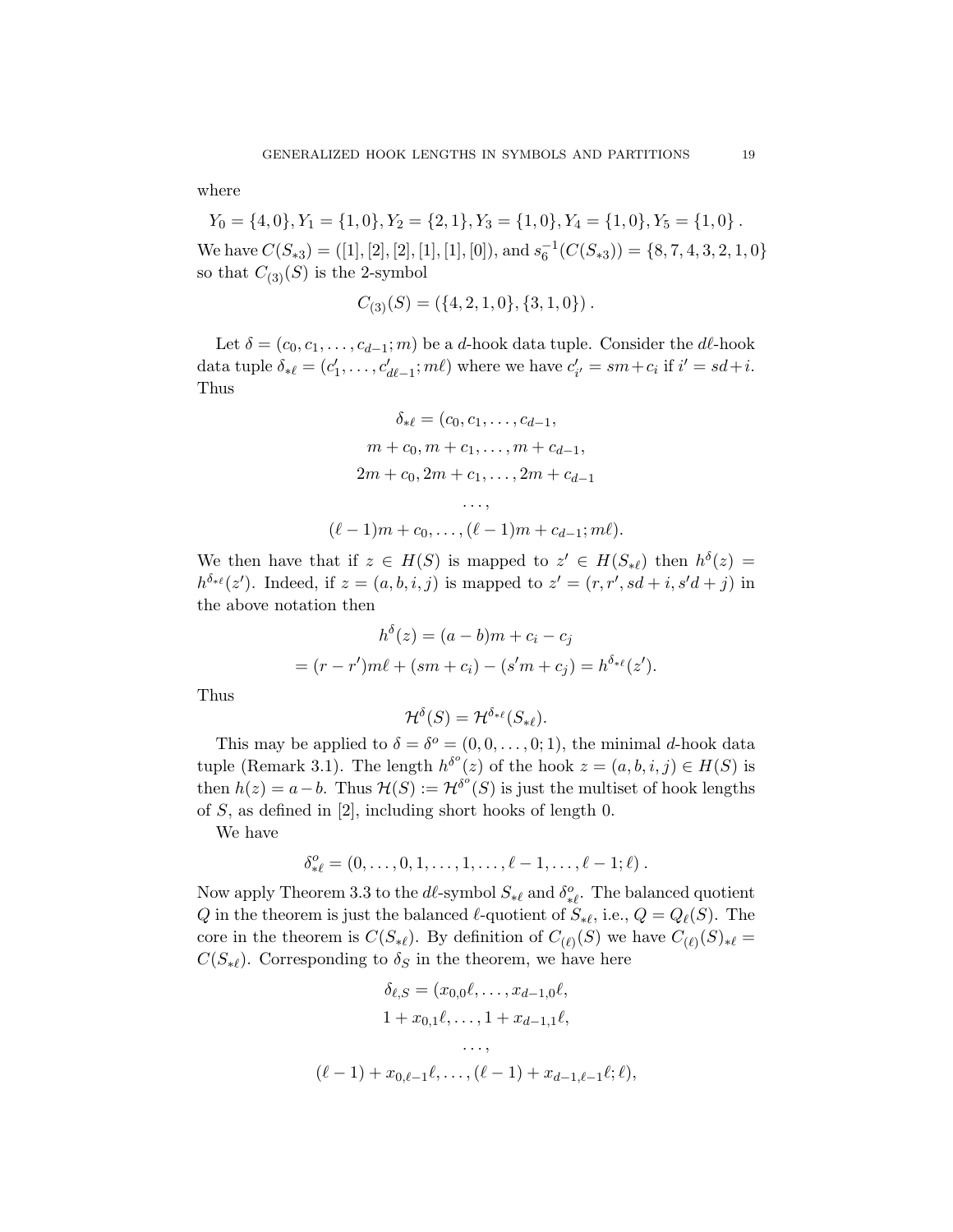where  $x_{i,j}$  is the number of elements in  $X_i$  which are congruent to j modulo  $\ell$ . By the above  $\mathcal{H}^{\delta^o}(S) = \mathcal{H}^{\delta^o_{*\ell}}(S_{*\ell})$  and  $\mathcal{H}^{\delta^o}(C_{(\ell)}(S)) = \mathcal{H}^{\delta^o_{*\ell}}(C(S_{*\ell}))$ . As in Theorem 4.3 we have that the hook lengths are non-negative. Thus we obtain

**Theorem 5.2.** Let  $S = (X_0, X_1, \ldots, X_{d-1})$  be a d-symbol. Let  $C = C_{(\ell)}(S)$ be the  $\ell$ -core of S and let  $Q = Q_{\ell}(S)$  be the balanced  $\ell$ -quotient of S. Then

$$
\mathcal{H}(S) = abs(\mathcal{H}^{\delta_{\ell,S}}(Q)) \cup \mathcal{H}(C)
$$

where abs $(\mathcal{H}^{\delta_{\ell,S}}(Q))$  is the multiset of all  $|h^{\delta_{\ell,S}}(z)|, z \in H(Q)$ .

We continue Example 5.1.

**Example 5.3.** We have  $d = 2, \ell = 3, S = (X_0, X_1)$  with  $X_0 = \{9, 7, 4, 2\},\$  $X_1 = \{3, 1, 0\}$  and  $p(S) = (12, 9, 4, 4, 2, 2, 1)$ . The hook lengths (including 3) short hooks of length 0) of  $S$  may conveniently be read off the 2-abacus for  $X = s_2^{-1}(S)$  and recorded systematically in the Young diagram of  $p(S)$ . The 2-abacus representation of  $X$  (where the subscripts indicate the elements of  $X_0$  and  $X_1$ ) is

$$
\begin{array}{ccc} 0 & 1_0 \\ 2 & 3_1 \\ 4_2 & 5 \\ 6 & 7_3 \\ 8_4 & 9 \\ 10 & 11 \\ 12 & 13 \\ 14_7 & 15 \\ 16 & 17 \\ 18_9 & 19 \end{array}
$$

The hook lengths of S, i.e., the elements of  $\mathcal{H}(S)$ :

$$
\begin{array}{cccccccc}\n9 & 8 & 7 & 6 & 5 & 4 & 4 & 3 & 3 & 2 & 1 & 1 \\
7 & 6 & 5 & 4 & 3 & 2 & 2 & 1 & 1 \\
4 & 3 & 2 & 1 & & & & & \\
3 & 2 & 1 & 0 & & & & & \\
2 & 1 & & & & & & & \\
1 & 0 & & & & & & & \\
0 & & & & & & & & & \\
0 & & & & & & & & & \\
\end{array}
$$

We calculated  $C = C_{(3)}(S) = (\{4, 2, 1, 0\}, \{3, 1, 0\})$  and get  $p(C) = (2, 2)$ with hook lengths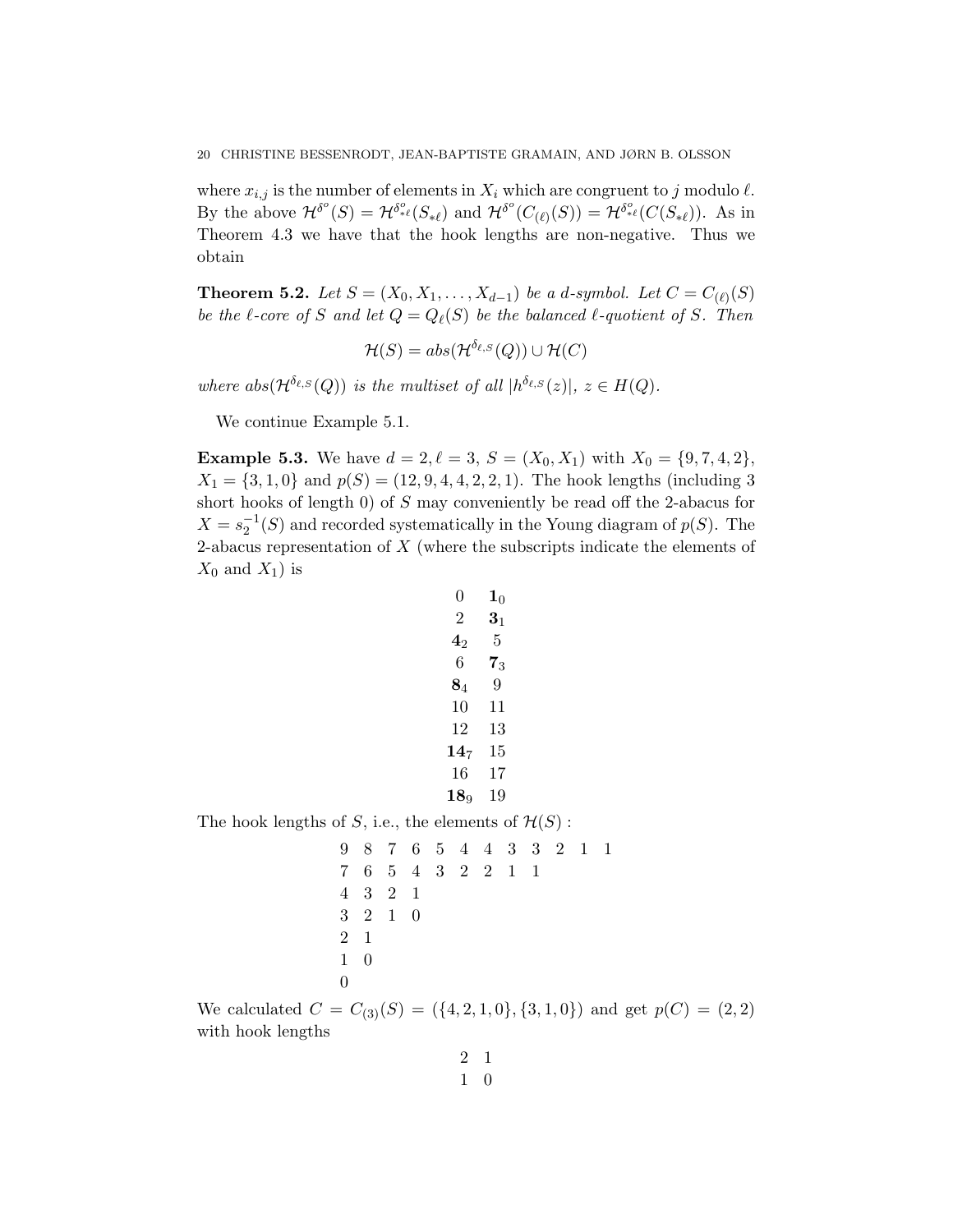so that  $\mathcal{H}(C) = \{2, 1, 1, 0\}$ . We also calculated  $Q = Q_3(S) = (Y_0, Y_1, \ldots, Y_5)$ where  $Y_0 = \{4, 0\}, Y_1 = \{1, 0\}, Y_2 = \{2, 1\}, Y_3 = \{1, 0\}, Y_4 = \{1, 0\}, Y_5 =$  $\{1,0\}$ . We put Q on the 6-abacus

|             |  | $\mathbf{0}_0$ $\mathbf{1}_0$ 2 $\mathbf{3}_0$ $\mathbf{4}_0$ $\mathbf{5}_0$ |  |
|-------------|--|------------------------------------------------------------------------------|--|
|             |  | 6 $7_1$ $8_1$ $9_1$ $10_1$ $11_1$                                            |  |
|             |  | $12 \quad 13 \quad 14_2 \quad 15 \quad 16 \quad 17$                          |  |
|             |  | 18 19 20 21 22 23                                                            |  |
| $24_4$ $25$ |  |                                                                              |  |

The hook data tuple  $\delta_{3,S}$  in Theorem 5.2 is here  $\delta_{3,S} = (3,6,7,4,5,2;3)$ . We record the  $\delta_{3,S}$ -hook lengths of Q in the Young diagram of  $p(Q) = (13, 4, 2, 2, 2, 2, 2, 1, 1, 1)$ 

| 8               | 9              |                   |  |  |  | 6 3 5 4 7 3 0 -1 2 1 4 |  |  |
|-----------------|----------------|-------------------|--|--|--|------------------------|--|--|
| $6\phantom{.}6$ |                | $7\quad 4\quad 1$ |  |  |  |                        |  |  |
| $-2$ $-1$       |                |                   |  |  |  |                        |  |  |
| $\mathbf{1}$    | $\overline{2}$ |                   |  |  |  |                        |  |  |
| $\theta$        | 1              |                   |  |  |  |                        |  |  |
| 3               | $\overline{4}$ |                   |  |  |  |                        |  |  |
| $\overline{2}$  | 3              |                   |  |  |  |                        |  |  |
| $-5$            |                |                   |  |  |  |                        |  |  |
| $-2$            |                |                   |  |  |  |                        |  |  |
| $-3$            |                |                   |  |  |  |                        |  |  |

The set of absolute values of these elements form  $abs(\mathcal{H}^{\delta_{3,S}}(Q))$  and we see that  $\mathcal{H}(S) = abs(\mathcal{H}^{\delta_{3,s}}(Q)) \cup \mathcal{H}(C)$ .

We want to generalize this to  $(\ell, e)$ -cores and  $(\ell, e)$ -quotients,  $e \in [d]$ , the above Theorem 5.2 being the case  $e = 0$ . Involving a suitable permutation of  $\mathbb{N}_0$ , this is done easily. This permutation  $\sigma = \sigma_{d,\ell,e}$  is defined as follows. Any  $n \in \mathbb{N}_0$  may be written uniquely as  $n = r(d\ell) + sd+t, r \in \mathbb{N}_0, s \in [\ell], t \in [d].$ Then  $\sigma_{d,\ell,e}(n) = r(d\ell) + sd + (t+re)_{[d]}$ . The  $(\ell, e)$ -twist  $\sigma(S)$  of the d-symbol S is defined as  $\sigma(S) = s_d \sigma(s_d^{-1})$  $_d^{-1}(S)$ ). Note that if  $S = (X_0, X_1, \ldots, X_{d-1}),$ then the d-symbol  $\sigma(S)$  is not equal to  $(\sigma(X_0), \sigma(X_1), \ldots, \sigma(X_{d-1}))$ . But if  $X = s_d^{-1}$  $_d^{-1}(S)$  is the  $\beta$ -set of S, then  $\sigma(X)$  is the  $\beta$ -set of  $\sigma(S)$ .

Let us consider a long hook  $z = (a, b, i, j) \in H(S)$ , i.e., we have  $a > b$ . Write  $a = r\ell + s, b = r'\ell + s', s, s' \in [\ell]$ . Then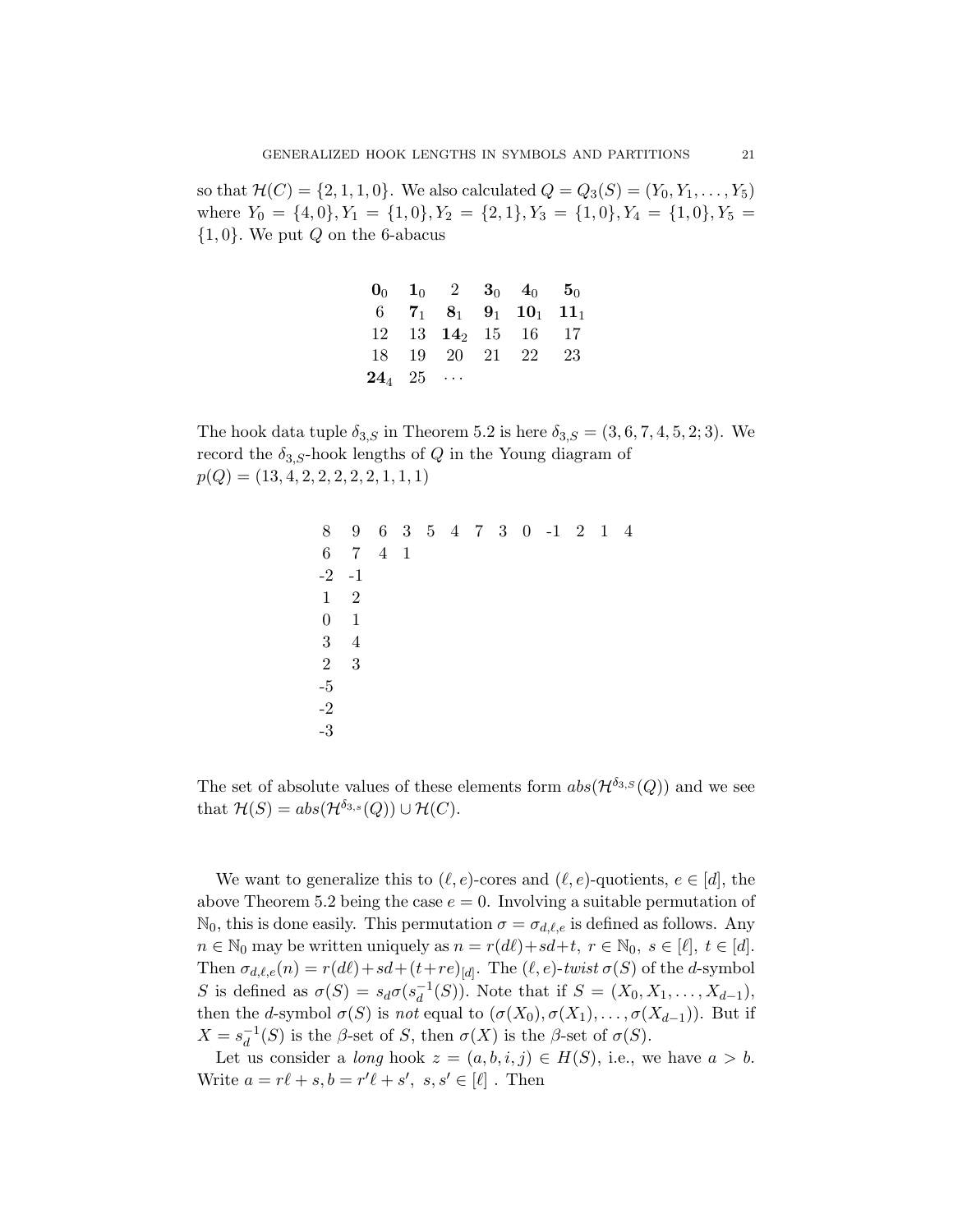$$
(a, b, i, j) \in H(S)
$$
  
\n
$$
\downarrow b_{X,d}^{-1}
$$
  
\n
$$
(ad + i, bd + j) = (r(d\ell) + sd + i, r'(d\ell) + s'd + j) \in H(X)
$$
  
\n
$$
\downarrow \sigma
$$
  
\n
$$
(r(d\ell) + sd + (i + re)_{[d]}, r'(d\ell) + s'd + (j + r'e)_{[d]}) \in H(\sigma(X))
$$
  
\n
$$
\downarrow b_{X,d}
$$
  
\n
$$
z' = (a, b, (i + re)_{[d]}, (j + r'e)_{[d]}) \in H(\sigma(S))
$$

Here it should be noted that since z is long, then  $\sigma(ad + i) > \sigma(bd + j)$  so that  $(\sigma(ad + i), \sigma(bd + j)) \in H(\sigma(X))$ . Therefore the above is a bijection between the sets  $H_{>0}(S)$  and  $H_{>0}(\sigma(S))$  of long hooks. There is in general no bijection for short hooks; their number may differ!

It follows from the definitions that if  $\delta^o = (0, 0, \ldots, 0; 1)$  is the minimal d-hook data tuple, then corresponding long hooks in S and  $\sigma(S)$  have the same  $\delta^o$ -length. Now  $\delta^o$ -lengths are always non-negative and the long hooks are exactly those of non-zero  $\delta^o$ -length. Thus

$$
\mathcal{H}_{>0}^{\delta^o}(S) = \mathcal{H}_{>0}^{\delta^o}(\sigma(S)).
$$

If  $z = (a, b, i, j) \in H(S)$  is an  $(\ell, e)$ -hook, i.e.,  $a - b = \ell$ ,  $(j - i)_{[d]} = e$ , then in the above notation  $r' = r - 1$ ,  $s = s'$  and  $(a, b, i, j)$  is mapped to  $z' = (a, b, (i + re)_{[d]}, (j + (r - 1)e)_{[d]}) \in H(\sigma(S)).$  Since

$$
(j + (r - 1)e)_{[d]} - (i + re)_{[d]})_{[d]} = (j - i - e)_{[d]} = 0_{[d]}
$$

we see that  $z'$  is an  $(\ell, 0)$ -hook in  $H(\sigma(S))$ .

This shows that the d-symbol  $C_{(\ell,e)}(S)$  satisfying that  $\sigma(C_{(\ell,e)}(S)) =$  $C_{(\ell)}(\sigma(S))$  is obtained from S by removing all  $(\ell, e)$ -hooks. (Thus  $C_{(\ell, e)}(S)$  =  $s_d\sigma^{-1}s_d^{-1}$  $d^{-1}(C_{(\ell)}(\sigma(S))) = s_d\sigma^{-1}s_{d\ell}^{-1}(C(\sigma(S)_{*\ell}))$ .) We call  $C = C_{(\ell,\epsilon)}(S)$  the  $(\ell, e)$ -core of S. We also need to define a (balanced)  $(\ell, e)$ -quotient  $Q =$  $Q_{\ell,e}(S)$  of S. To do this we consider the d $\ell$ -symbol  $S_{*,\ell,e}$  defined by

$$
S_{*\ell,e}:=s_{d\ell}\sigma(s_d^{-1}(S)).
$$

Thus  $S_{\ast \ell,e}$  is the *d* $\ell$ -symbol associated to the  $\beta$ -set  $\sigma(X)$ . If again  $\sigma(S)$  =  $s_d\sigma(s_d^{-1})$  $_d^{-1}(S)$ ) is the  $(\ell, e)$ -twist of S, then by definition

$$
\sigma(S)_{*\ell} = S_{*\ell,e}.
$$

We define  $Q = Q_{\ell,e}(S) := Q(S_{*\ell,e}) = Q(\sigma(S)_{*\ell}),$  which is a d $\ell$ -symbol.

We now apply Theorem 5.2 to the d-symbol  $\sigma(S)$ . We get for a suitable dl-hook data tuple  $\delta = \delta_{\ell,\sigma(S)}$ , defined in analogy with  $\delta_{\ell,S}$  above,

$$
\mathcal{H}(\sigma(S)) = abs(\mathcal{H}^{\delta}(Q)) \cup \mathcal{H}(C),
$$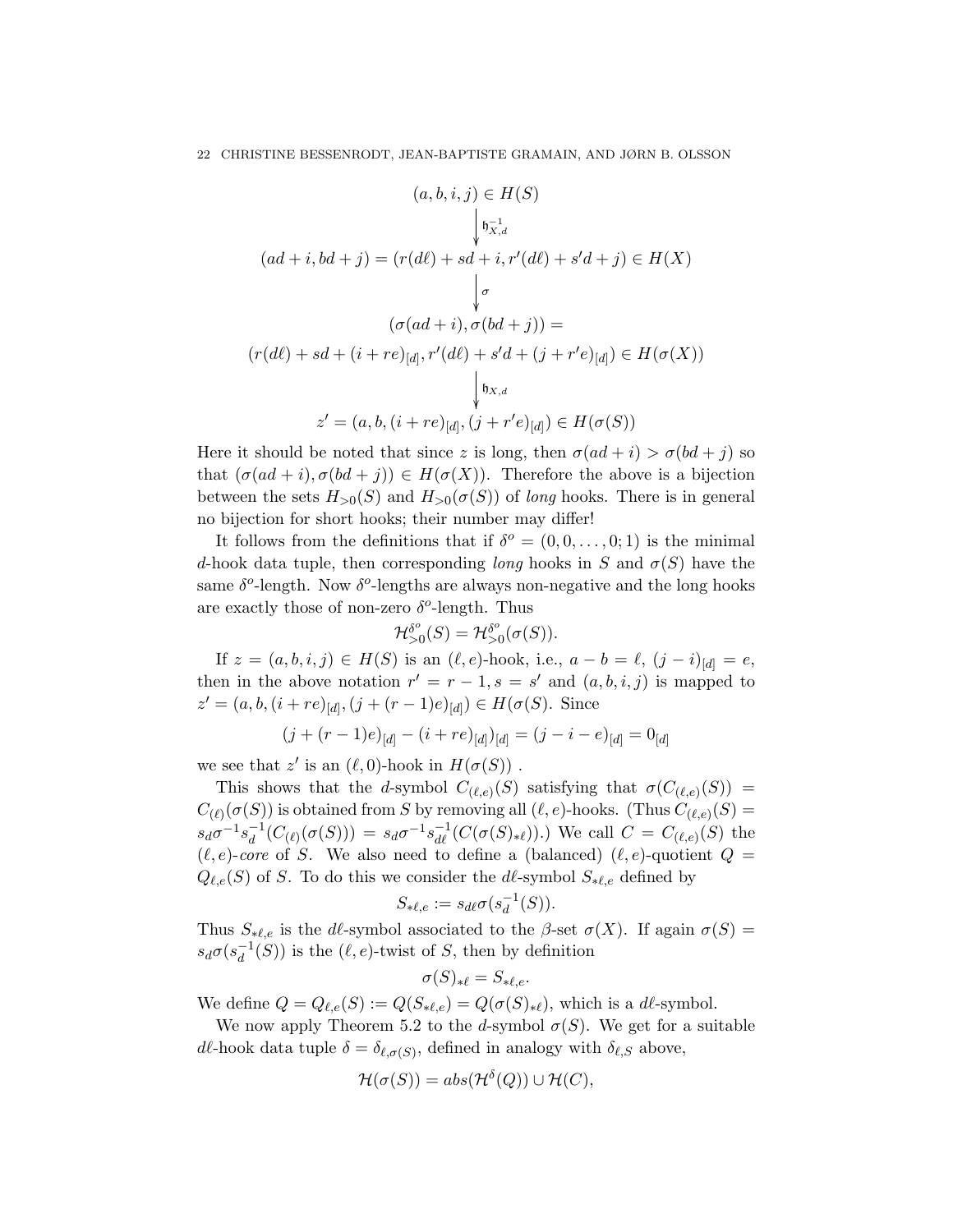where  $abs(\mathcal{H}^{\delta}(Q))$  is the multiset of all  $|h^{\delta}(z)|, z \in H(Q)$ . In this multiset equality we remove all occurrences of 0 and get

$$
\mathcal{H}_{>0}(\sigma(S)) = abs(\mathcal{H}_{>0}^{\delta}(Q)) \cup \mathcal{H}_{>0}(\sigma(S)_{(\ell)}).
$$

By the above  $\mathcal{H}_{>0}(\sigma(S)) = \mathcal{H}_{>0}(S)$  and  $\mathcal{H}_{>0}(\sigma(S)_{(\ell)}) = \mathcal{H}_{>0}(S_{(\ell,e)})$ . We have shown

**Theorem 5.4.** Suppose that  $S = (X_0, X_1, \ldots, X_{d-1})$  is a d-symbol. Let  $C=C_{(\ell,e)}(S)$  be the  $(\ell,e)\text{-}core$  of  $S,$   $Q=Q_{\ell,e}(S)$  the balanced  $(\ell,e)\text{-}quotient$ of S and  $\delta = \delta_{\ell,\sigma(S)}$ . Then

$$
\mathcal{H}_{>0}(S) = abs(\mathcal{H}_{>0}^{\delta}(Q)) \cup \mathcal{H}_{>0}(C),
$$

where  $abs(\mathcal{H}_{>0}^{\delta}(Q))$  is the multiset of all non-zero  $|h^{\delta}(z)|$ ,  $z \in H(Q)$ .

Remark 5.5. In analogy with Corollary 4.12 we may use the Theorems 5.2 and 5.4 to prove relative hook formulas for unipotent degrees. See [4, Proposition (8.9)] for unipotent character degrees in finite classical groups or more generally [2, 3.12].

**Example 5.6.** Let us consider the case  $d = 2, \ell = 3, e = 1$ . The permutation  $\sigma = \sigma_{2,3,1}$  is a product of transpositions:

$$
\sigma = \Pi_{k \text{ odd}}(6k, 6k+1)(6k+2, 6k+3)(6k+4, 6k+5).
$$

We want to apply Theorem 5.4 to the 2-symbol  $S = (X_0, X_1)$  with  $X_0 =$  ${9, 7, 4, 2}, X_1 = {3, 1, 0}.$  We have  $X = s_2^{-1}(S) = {18, 14, 8, 7, 4, 3, 1}.$ Thus  $\sigma(X) = \{19, 14, 9, 6, 4, 3, 1\}$  and

$$
\sigma(S) = s_2(\sigma(X)) = (\{7, 3, 2\}, \{9, 4, 1, 0\}).
$$

Putting  $\sigma(S)$  on the  $d\ell = 6$ -abacus we get in analogy with Example 5.1 that

$$
\sigma(S)_{*3} = S_{*3,1} = (\{1\}, \{3, 0\}, \{2\}, \{1, 0\}, \{0\}, \emptyset)
$$

and the balanced quotient is

$$
Q = Q_{3,1}(S) = (\{1\}, \{2\}, \{2\}, \{0\}, \{0\}, \{0\}).
$$

We have  $C(\sigma(S)_{*3}) = ([1], [2], [1], [2][1], \emptyset)$ . Thus  $\sigma(S)$  has 3-core

$$
C = C_{(3,1)}(S) = s_2 \sigma^{-1} s_6^{-1} (C(\sigma(S)_{*3})) = ([5], [2])
$$

with

$$
\mathcal{H}_{>0}(C) = \{2, 1, 1\}.
$$

We have  $\delta_{\ell,\sigma(S)} = (3,6,4,7,5,2;3)$  and list the  $\delta_{\ell,\sigma(S)}$ -hooks of Q in the Young diagram of  $p(Q) = (9, 9, 3, 3, 3, 3)$ :